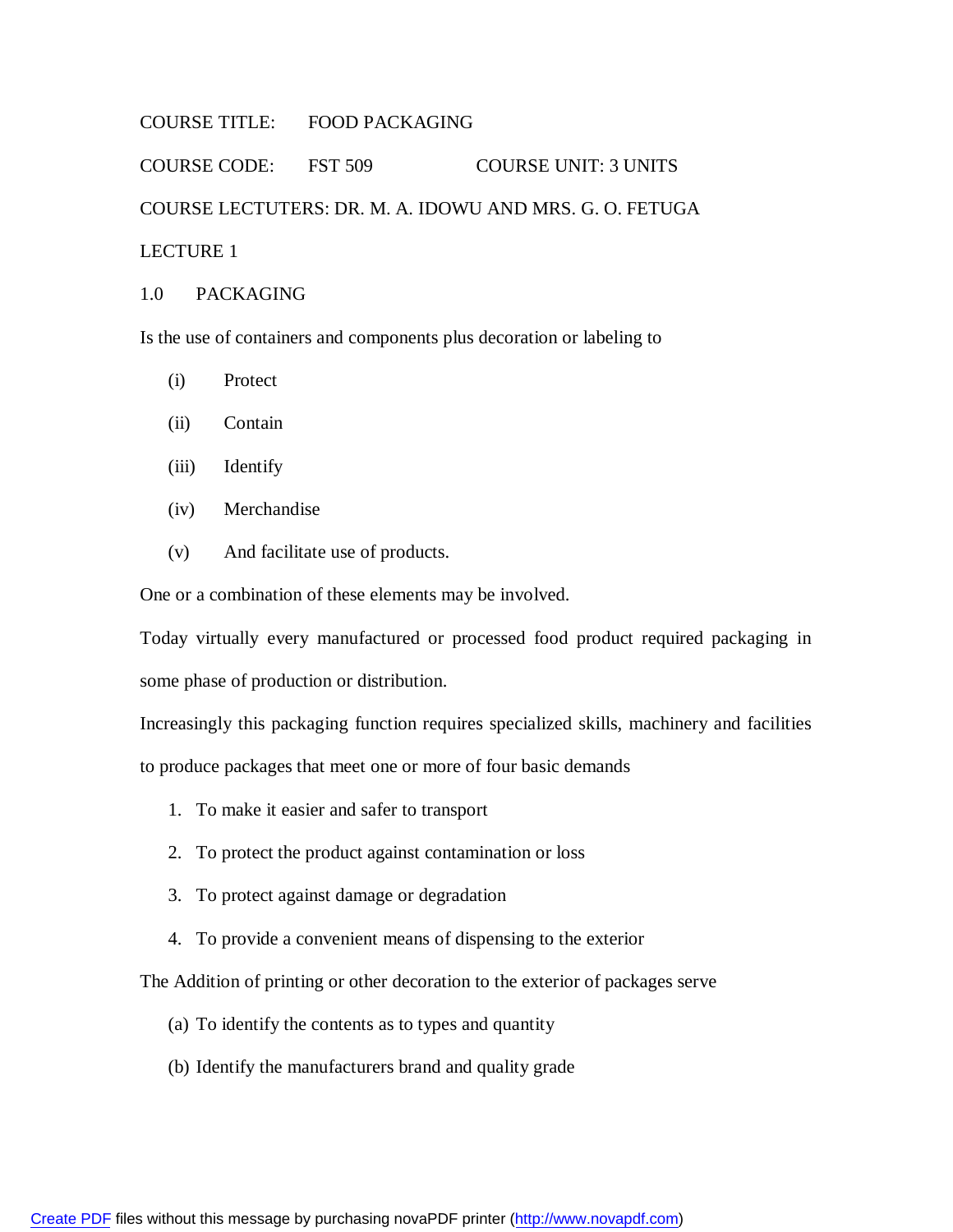- (c) Attract the buyer's attention
- (d) Persuade buyer to purchase
- (e) Instruct purchaser on how to use the product

#### BACKGROUNG:

Food containers and their utilization go back to the dawn of history. Food items to be stored or transported called for packaging. May different things were used

- Leaves
- Hollowed-out plant limbs
- Gourds
- $\bullet$  Skins
- Reed Baskets
- Earthenware vessels

In time containers were improved or developed to meet the special needs of nomadic tribes

- Agragrians
- Merchants, traders and even for religions and war

The antecedents of some modern containers such as glass bottles and certain pactaging practices like lebelling are very old.

Glass bottles were used in Egypt more than 4,000 year ago. Marks and signatures, symbols and seals of various types appeared on the very first glass bottles used in commerce. The carliest paper originated from China about 200 B.C. Egyptians and Greeks used it about 500 B.C. and the Arabs learned the art from the Chinese during the Chinese invasion of 751 AD.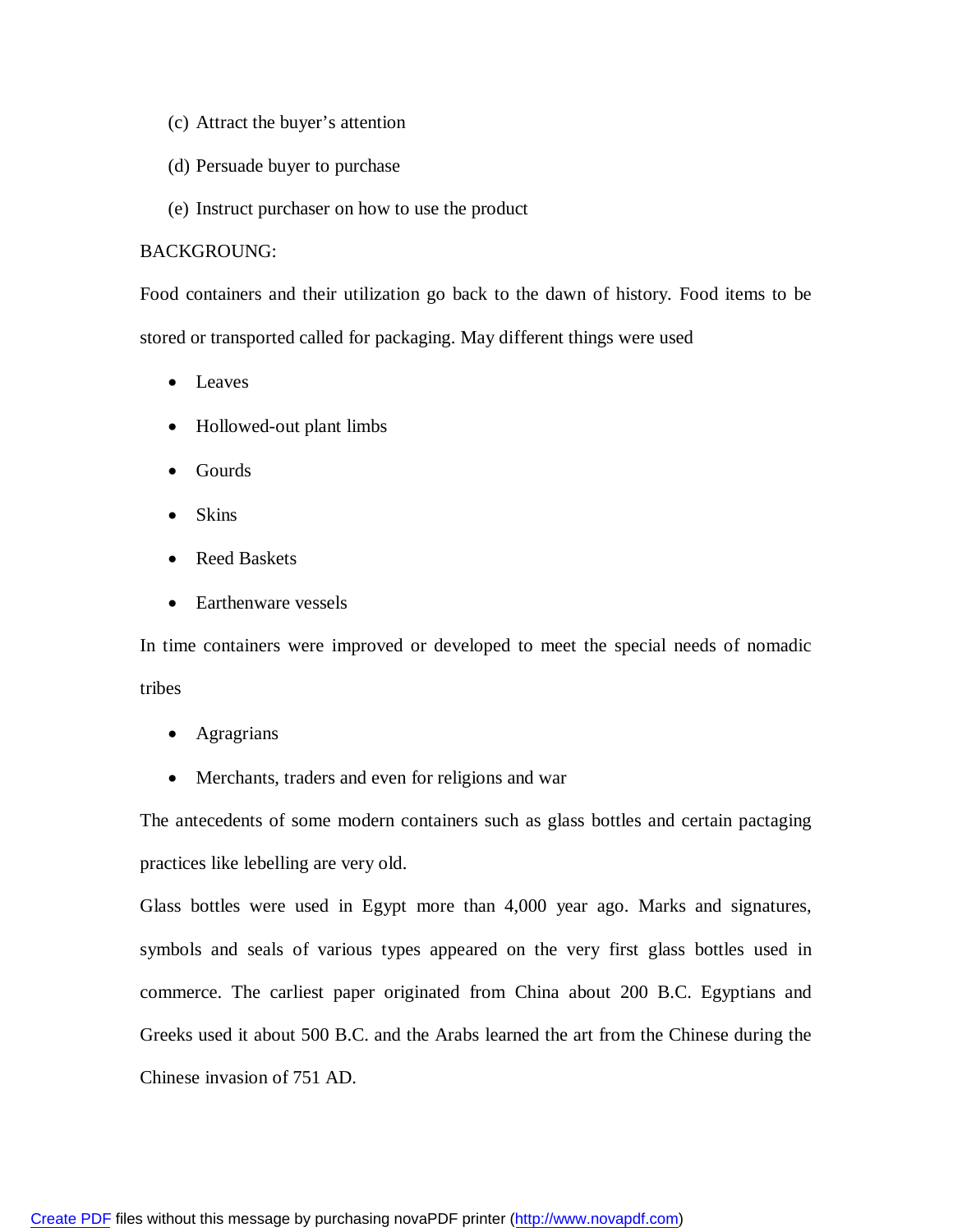The tin can owes its origin to the discovery in 1200 AD by Bohemian artisans of a hot dip process for plating tin onto thin sheets of iron. The Romans used lead in many ways including water pipes and ointment jars.

Until about 1800, the making of packages was a craft or an art. It was the industrial revolution which produced advances in containers invention and fabrication resulting in the container forms we are familiar with today.

- Metal cans
- Glass jars
- Collapsible tube
- Folding Carton
- Corrugated shipping case
- And crown caps for bottles.

During the latter part of the 19th century into the early part of the 20th century, the groundwork was laid for mechanized production of all standard container forms. Simultaneously with this, linotype, photoengraving, process colour-printing and several graphic-art processes were developed thus completing the combination of container + effective decoration which has made modern packaging possible.

Between 1900-1930 several revolutionary products were discovered:

- Glassine
- Kraft paper
- Cellophane
- Aluminium foil

These provided the basis for a whole new development in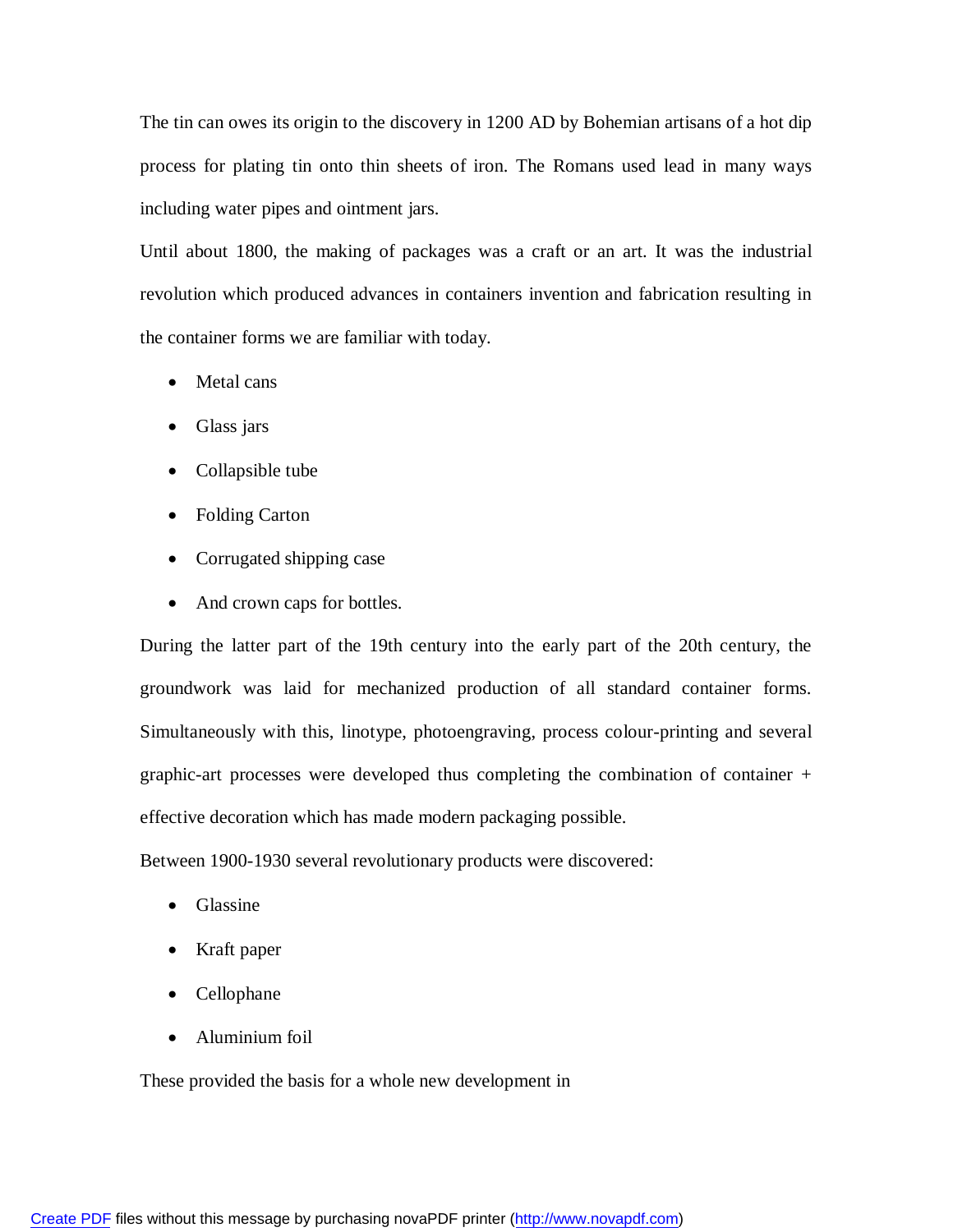## FLEXIBLE PACKAGING

The search for new materials thus stimulated by these discoveries has lead to spectacular discoveries since 1940 when

- Polyethylene
- Polyester
- Polypropylene
- Stretchable paper
- Steel foil
- Ionomers and a host of improved, coated or
- Laminated materials were introduced

Development of sophisticated merchandizing techniques was occurring parallel to that in packages making. It is these two mutually related factors which lead to the flood of packaged products that has never stopped growing in volume and variety. We are now in the era of CONVENIENCE PACKAGING.

Right along with these developments, machinery has been evolved for all phases handling, filling, closing, labeling and shipping of packaged products. Lines of machinery tailored to the needs of every conceivable food product and any type of container can be found. A new science of packaging management and packaging methods has been born.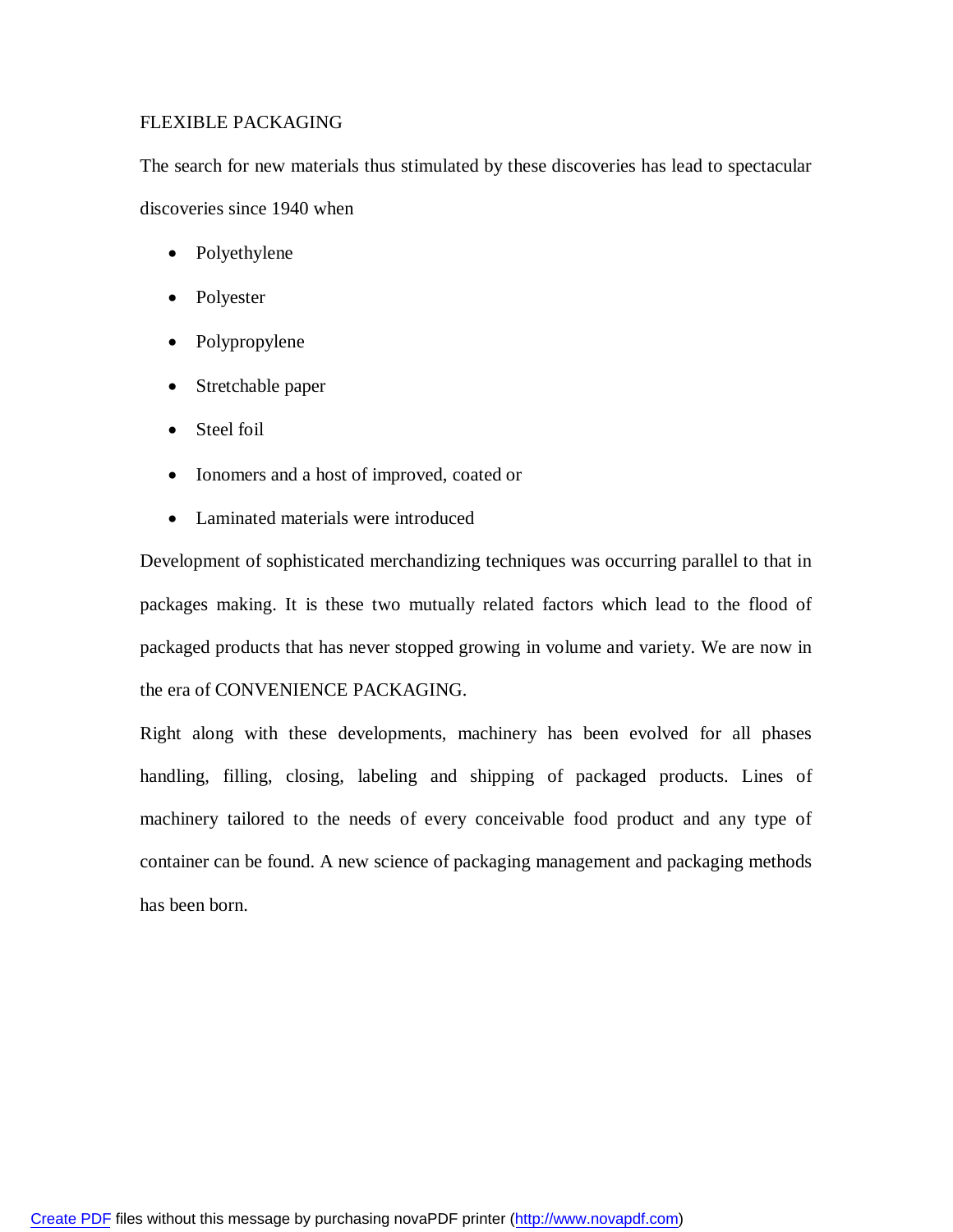# LECTURE 2

## 2.0 MODERN PACKAGING MATERIALS AND PACKAGE FORMS

# 2.1 A RIGID PACKAGING MATERIALS AND PACKAGE FORMS

## 2.1.1 GLASS CONTAINERS

 $Glass = Limes$  =  $Sand + Soda$  Ash + Alumina

Colorants may be added to the melt or introduced later

# ADVANTAGE

- It is strong, rigid, chemically inert
- It is an excellent barrier against solids, liquids and gases
- It does not deteriorate appreciably with age
- $\bullet$  It is low-cost (7/1b in finished delivered container)
- Its transparency (gives excellent product visibility)
- Attractive finishes of a variety of types are possible
- Extremely versatile, as to size and shape

## DISADVANTAGES

- $\bullet$  Weight heavy
- Fragility in transport, Not easy to dispose of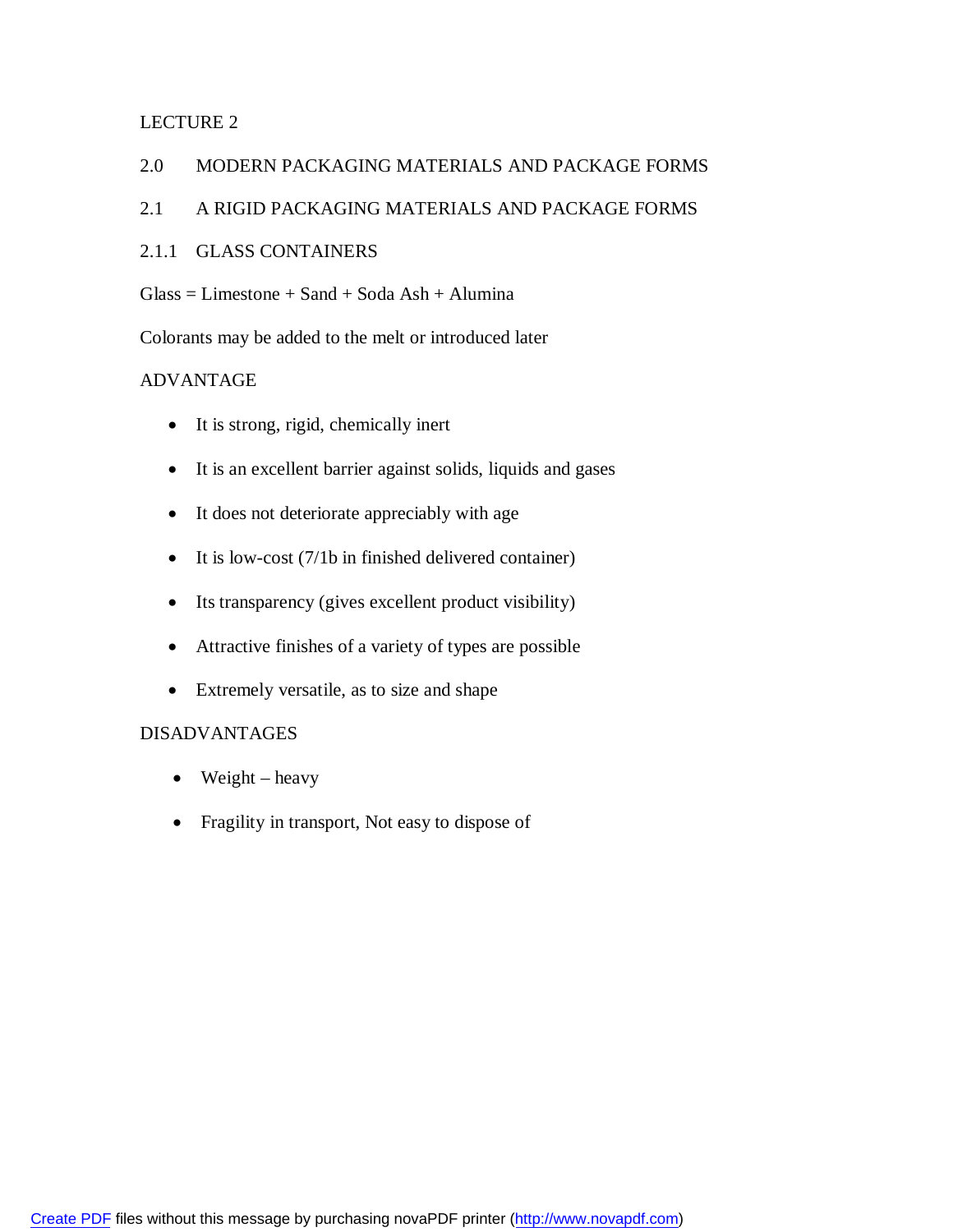# 2.2 TYPES OF GLASS CONTAINERS

|       | (i)               | (ii)        | (iii)          | (iv)            | (v)                                                                                                       | (vi)                 |
|-------|-------------------|-------------|----------------|-----------------|-----------------------------------------------------------------------------------------------------------|----------------------|
|       | <b>BOTTLES</b>    | <b>JARS</b> | TUMLERS JUGS   |                 | <b>CARBOYS</b>                                                                                            | <b>VIALS</b><br>$\&$ |
|       |                   |             |                |                 |                                                                                                           | <b>AMPOULES</b>      |
| Shape | High              | Wide-       | Open-          | Large           | Heavy                                                                                                     | container<br>Small   |
| Uses  | usage             | monthed     | ended No sized |                 | shipping                                                                                                  | principally<br>for   |
|       | narrow            | short-      | necks at all   | <b>Bottles</b>  | containers                                                                                                | pharmaceuticals,     |
|       | necks             | necks       | Jams           | & with          | shaped like                                                                                               | Spices,<br>food      |
|       | large             | liquids     | Jellies        | handle          | short                                                                                                     | colorants            |
|       | bodies            | solids      |                | short           | necked                                                                                                    |                      |
|       | liquids or        | semi-       |                | narrow-         | 3<br>bottles                                                                                              |                      |
|       | small size liquid |             |                | necks           | gallons<br>$\&$                                                                                           |                      |
|       | solids            | sauces &    |                | used for larger |                                                                                                           |                      |
|       |                   | pastes      |                | liquids         | capacity                                                                                                  |                      |
|       |                   |             |                | in              | $\frac{1}{2}$ used with                                                                                   |                      |
|       |                   |             |                | gallon          | wooden                                                                                                    |                      |
|       |                   |             |                | & larger        | crate                                                                                                     |                      |
|       |                   |             |                | sizes           | Holder<br>$\&$                                                                                            |                      |
|       |                   |             |                |                 | $% \left( \left( \mathcal{A},\mathcal{A}\right) \right) =\left( \mathcal{A},\mathcal{A}\right)$ of<br>the |                      |
|       |                   |             |                |                 | protective                                                                                                |                      |
|       |                   |             |                |                 | frames                                                                                                    |                      |
|       |                   |             |                |                 |                                                                                                           |                      |

[Create PDF](http://www.novapdf.com) files without this message by purchasing novaPDF printer (<http://www.novapdf.com>)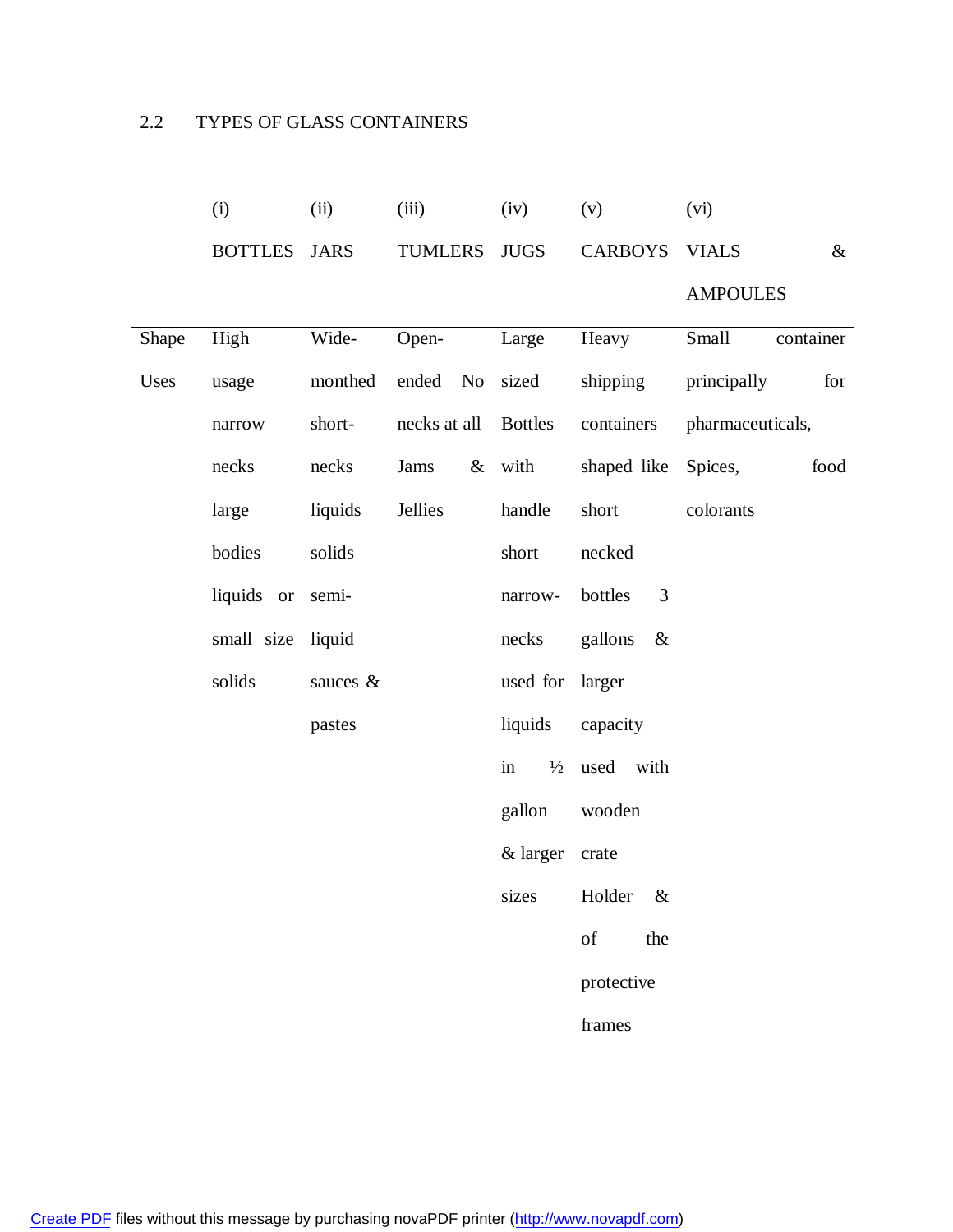## 2.3 CONSIDERATIONS IN CHOOSING GLASS CONTAINERS FOR FOOD

DIMENSIONS AND "FINISH":- Ensure that volume is adequate product is easily filled and dispensed

Proper closure can be selected

"FINISH":- Refers to type of and dimensions of neck and mouth of container i.e THREAD, LUD, FRICTION, SNAP-ON, ROLL-ON

Many standard finishers are listed by the glass containers manufactures institute

COLOUR:- Influence type of light reaching the food

ABILITY TO RESIST THERMAL SHOCK:- This is important in heating and cooling operations.

#### LECTURE 3

#### 3.0 METAL CANS

Consists of steel base sheet with a tin coating. The tin is applied by hot dip or electrolytically. Electrolytic application can be done differentially so that the two sides of the tin plate have different thickness of tin coating.

3.1 LAQUERS, Enamels

Besides the tin coating other organic coatings are also applied. These coatings must be non-toxic and free from odors and tastes. They must not come loose during processing or storage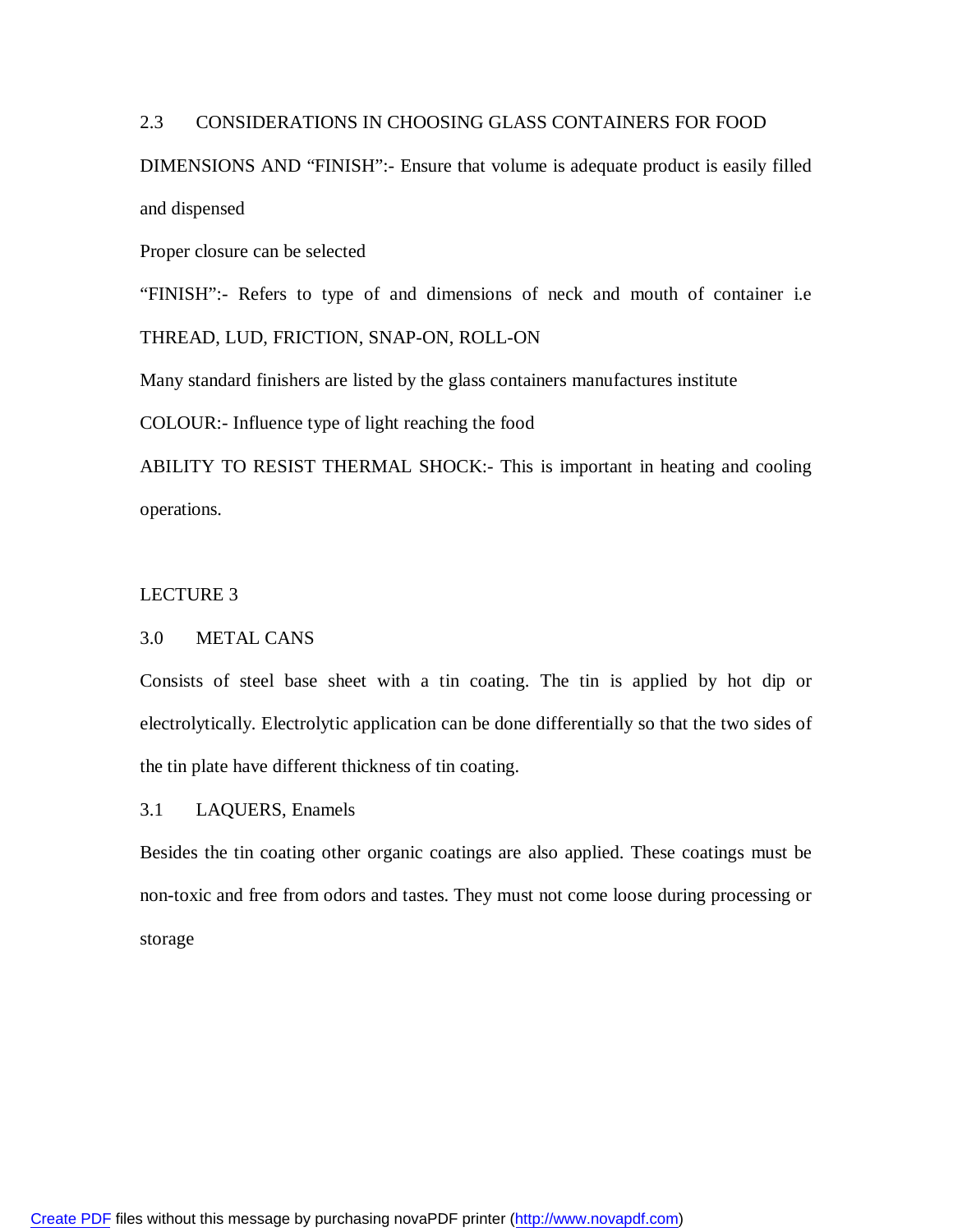These coatings consist of

| <b>INTERIOR</b>             | <b>EXTERIOR</b> |
|-----------------------------|-----------------|
| Acrylics                    | Acrylics        |
| Alkyds                      | Alkyds          |
| Butadienes, epoxyamine      | Oleoresins      |
| Epoxyester, epoxy-phenolics | Phenolics       |
| Oleoresins, Phenolics       | Vinyls          |
| Vinyls                      |                 |

Since 1959 – Aluminum is being used for beers, concentrated frozen fruit huice, frozen baked goods, powdered mil, condensed milk. An interior coating is generally necessary for Aluminum.

| Advantages of metal cans                                        | Disadvantages     |
|-----------------------------------------------------------------|-------------------|
| 1. Strong                                                       | 1. Heavy          |
| 2. High speed manufacturing, filling and 2. cannot be re-closed |                   |
| closing                                                         |                   |
|                                                                 | 3. Not disposable |

# 3.2 COMPOSITE CONTAINERS

This is made from 2 or more constituent materials

Usually = Paper Board Body + Metal or plastic Ends

Two types: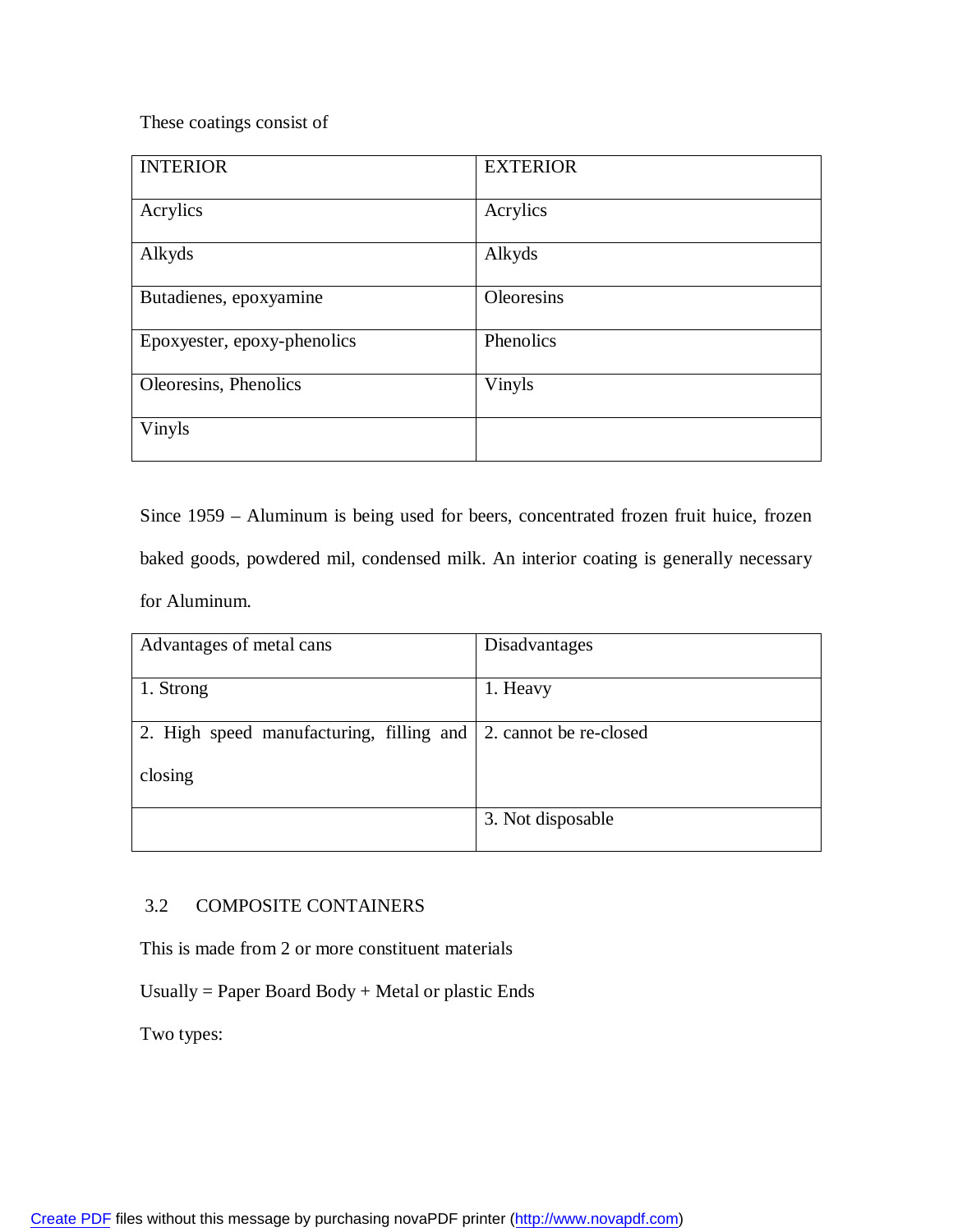- (a) Spiral wound containers made in cylindrical shapes where two or more plies of board are glued together around a mandrel
- (b) Convolute wound composites produced by straight winding.

## 3.3 AEROSOL CONTAINERS

Uses Beverage concentrates

Cocktail mixes

Cake icings

Pancake mixes

Syrups

Salad Dressings and seasonings

# 3.4 RIGID PLASTIC PACKAGES

Advantages

- Low cost
- Ease of Fabrication

#### Disadvantages

- Lack of product compatibility
- Low barier properties
- Plastic deterioration
- Low heat resistance
- Fragility at low temperature.

# 3.5 MAIN TYPES OF PLASTIC CONTAINERS

| Thermoformed |  |  | Injection-Molded |  | Blow-Molded |  |                                                                   |
|--------------|--|--|------------------|--|-------------|--|-------------------------------------------------------------------|
| Heart        |  |  |                  |  |             |  | treated plastic is Used in high volume Used where containers have |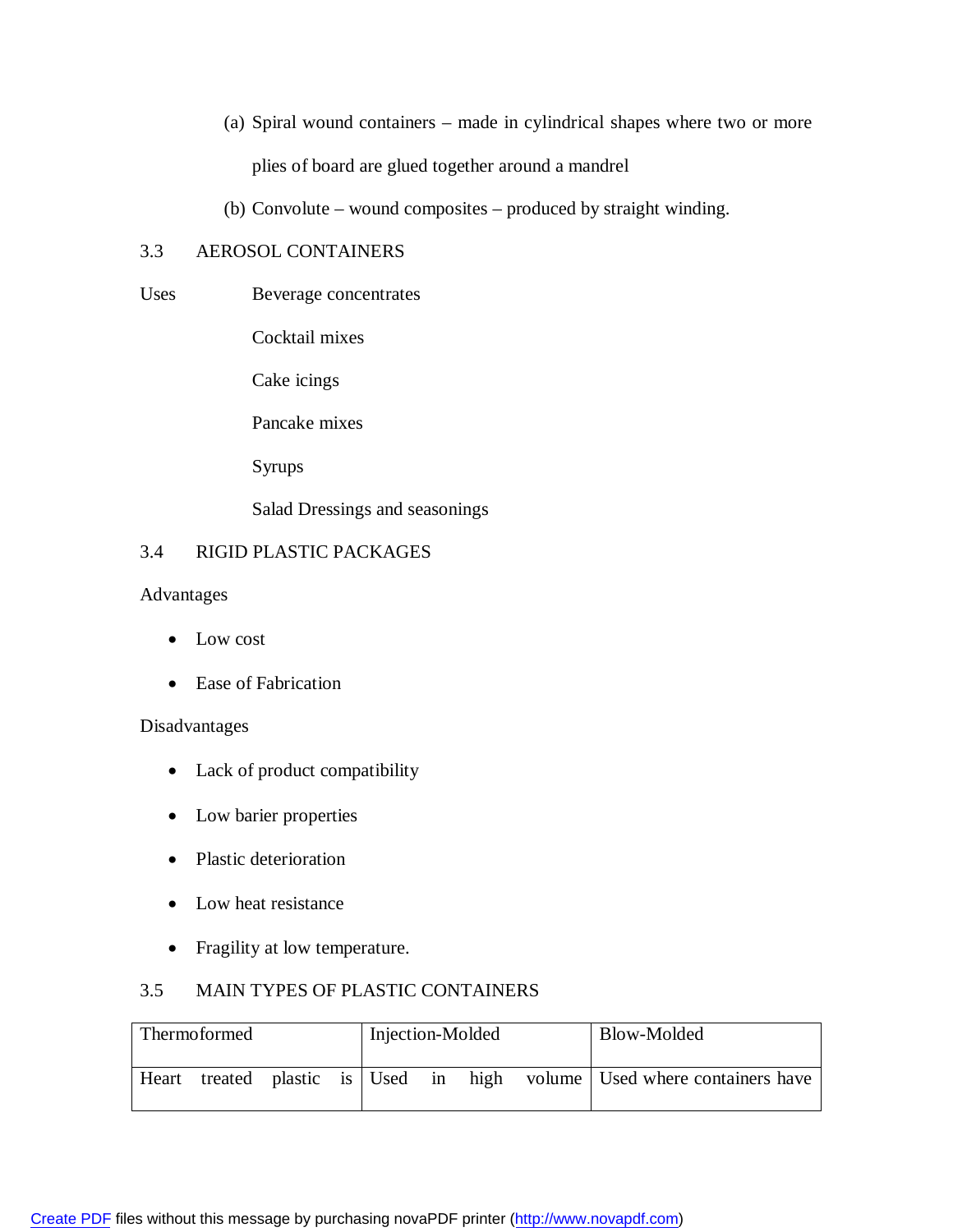| formed<br>around a mold.     | applications for jars bottles | diameter<br>small<br>neck   |
|------------------------------|-------------------------------|-----------------------------|
| They may be pressure or      | and tubs. Plastics used are:  | compared with rest of body. |
| vacuum formed.               | polypropylene, polystyrene.   | Plastic used are: Polyvinyl |
| Plastics used are polyvinyl  | Has outstanding clarity       | chloride polypropylene,     |
| chloride polystyrene, poly-  |                               | polycarbonate,<br>Cellulose |
| <b>ABS</b><br>propylene      |                               | Acetate<br>Polystyrene      |
| butadiene<br>(Acrylonitrile) |                               | polyethylene, polyacetate.  |
| styrene) Cellulose acetate.  |                               |                             |
| Trays are made with $-$ this |                               |                             |
| method                       |                               |                             |
|                              |                               |                             |

# 3.6 SOLID AND CORRUGATED FIBERBOARD CONTAINERS

Used to fabricate shipping cartons and cases

Used in wholesale and industrial shipping.

# 3.7 WODDEN BOXES AND CRATES

Used when timber is plentiful and inexpensive for shipping purpose.

# 3.8 CYLINDRICAL SHIPPING CONTAINER

Have high stacking strength

Can be rolled in Handling

They are made from fiberboard

Glass, metal, plastic or wood

Glass containers have been used as liners for other shells from: steel aluminium,

fiberboard or wood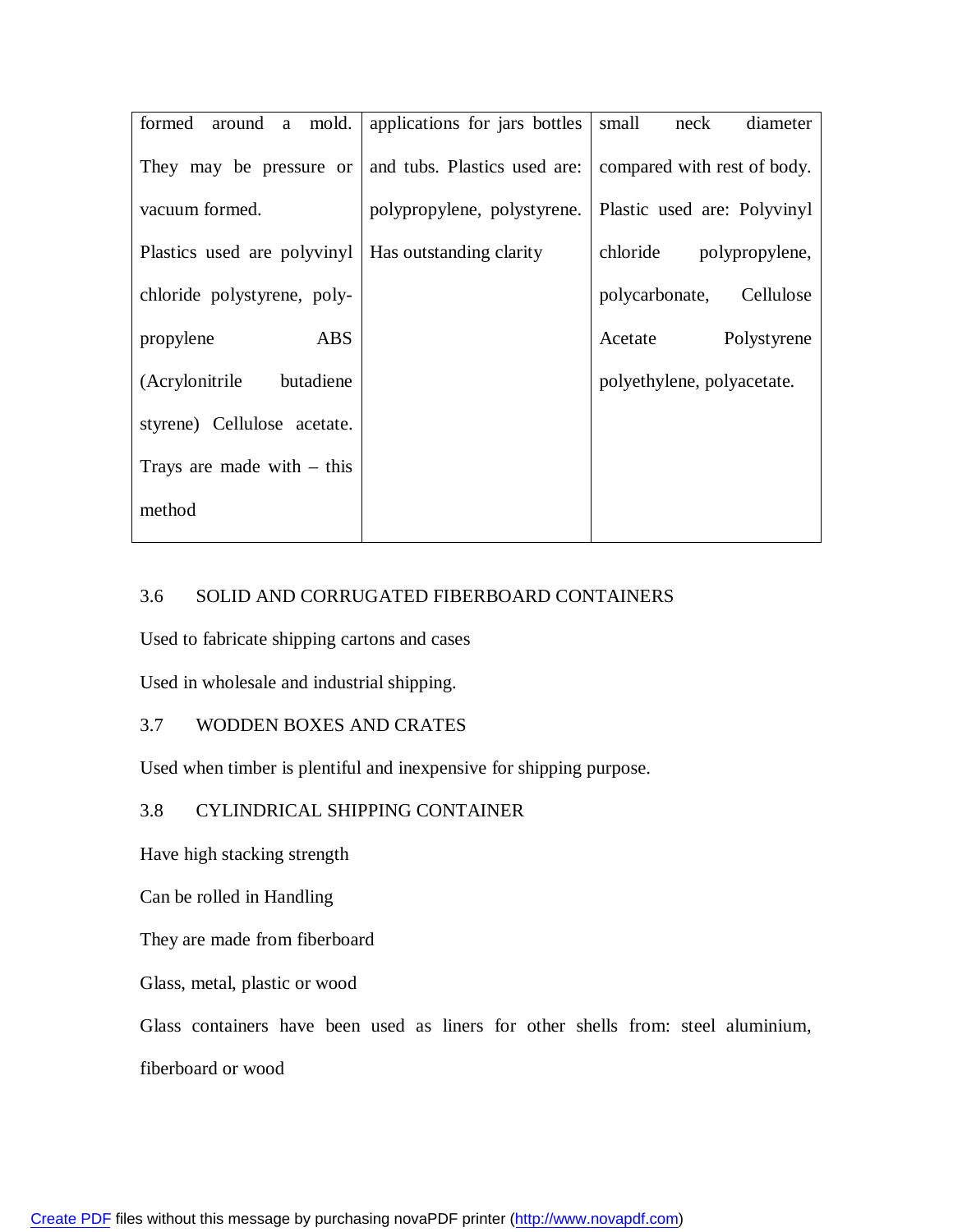BARRELS Metal barrels made of steel or aluminium

DRUM

PAIL

KEG Small barrel

CASK Large, light wooden barrel

# 3.9 CONTAINERIZATION

Purpose is safe transport of goods from point of manufacture to sales point economically.

Concept is to use as freight, container which is delivered directly to factory from loading

point. At point of use container is directly off-loaded.

# LECTURE 4

# 4.0 SEMI-RIGID PACKAGING MATERIALS AND PACKAGE FORMS

# 4.1 ALUMINIUM CONTAINERS

| Advantages                                                | Disadvantages                                                            |  |  |
|-----------------------------------------------------------|--------------------------------------------------------------------------|--|--|
|                                                           |                                                                          |  |  |
|                                                           | 1. Convenience in preparation and High cost as at now high technology of |  |  |
| serving of food. They withstand   high capital intensity. |                                                                          |  |  |
| temperature foods can be<br>high                          |                                                                          |  |  |
| frozen in packages or cooled in it.                       |                                                                          |  |  |
| 2. Protects food as an excellent barrier                  |                                                                          |  |  |
| 3. Very Light                                             |                                                                          |  |  |
|                                                           |                                                                          |  |  |

Types: Folded end

Ovals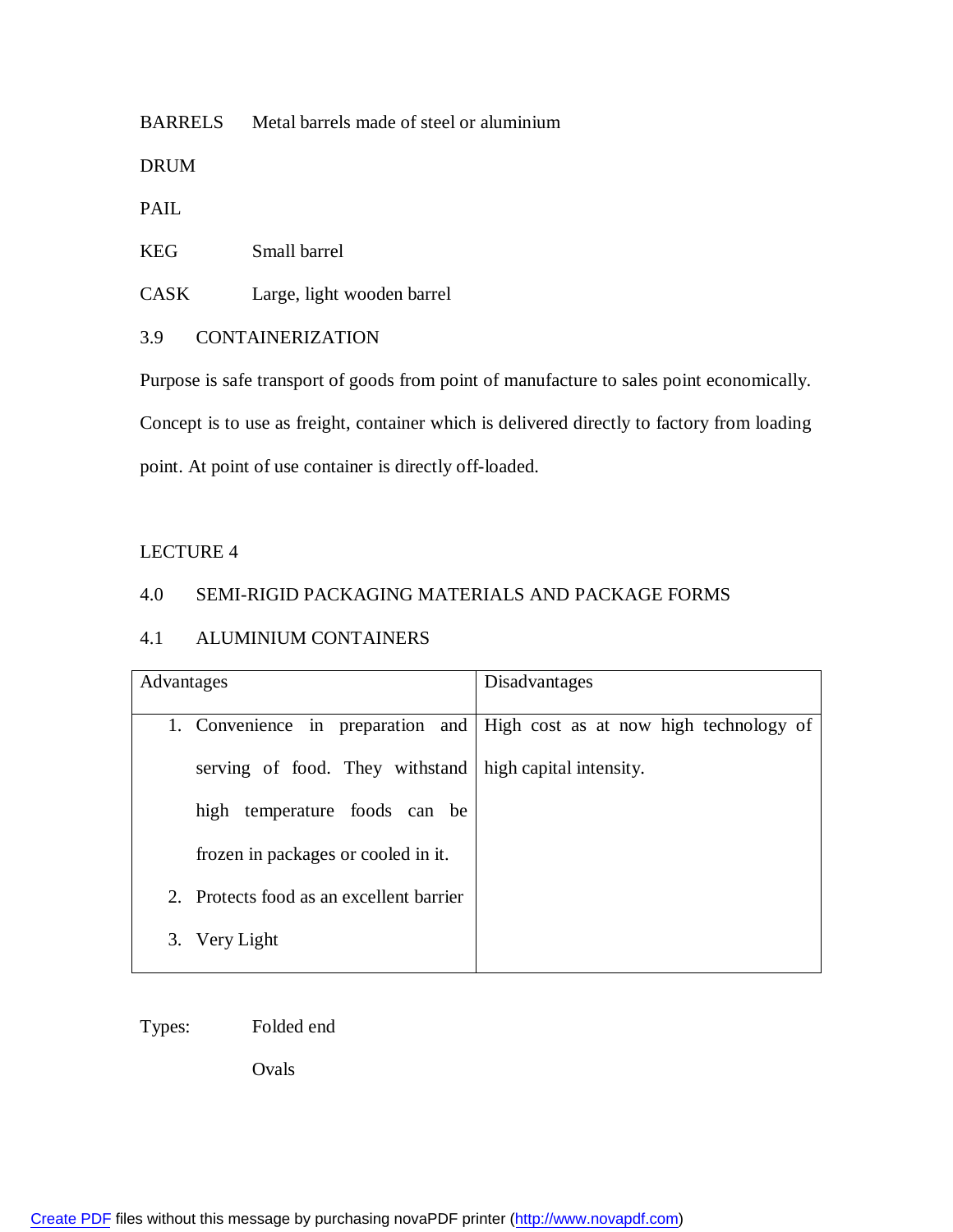Pie Plates

Rectangular

Rounds

Squares

Specialty Items

# 4.2 SET-UP PAPERBOARD BOXES

Four Basic components

- (i) Paperboard
- (ii) Adhesive
- (iii) Coner Stays
- (iv) Covering

Advantages : Convenience

Individuality

Strength

Reusability

Excellent Protection

Disadvantage: High cost

# 4.3 FOLDING PAPERBOARD CARTONS

4.4 MOLDED PULP CONTAINERS

## LECTURE 5

5.1 METAL CANS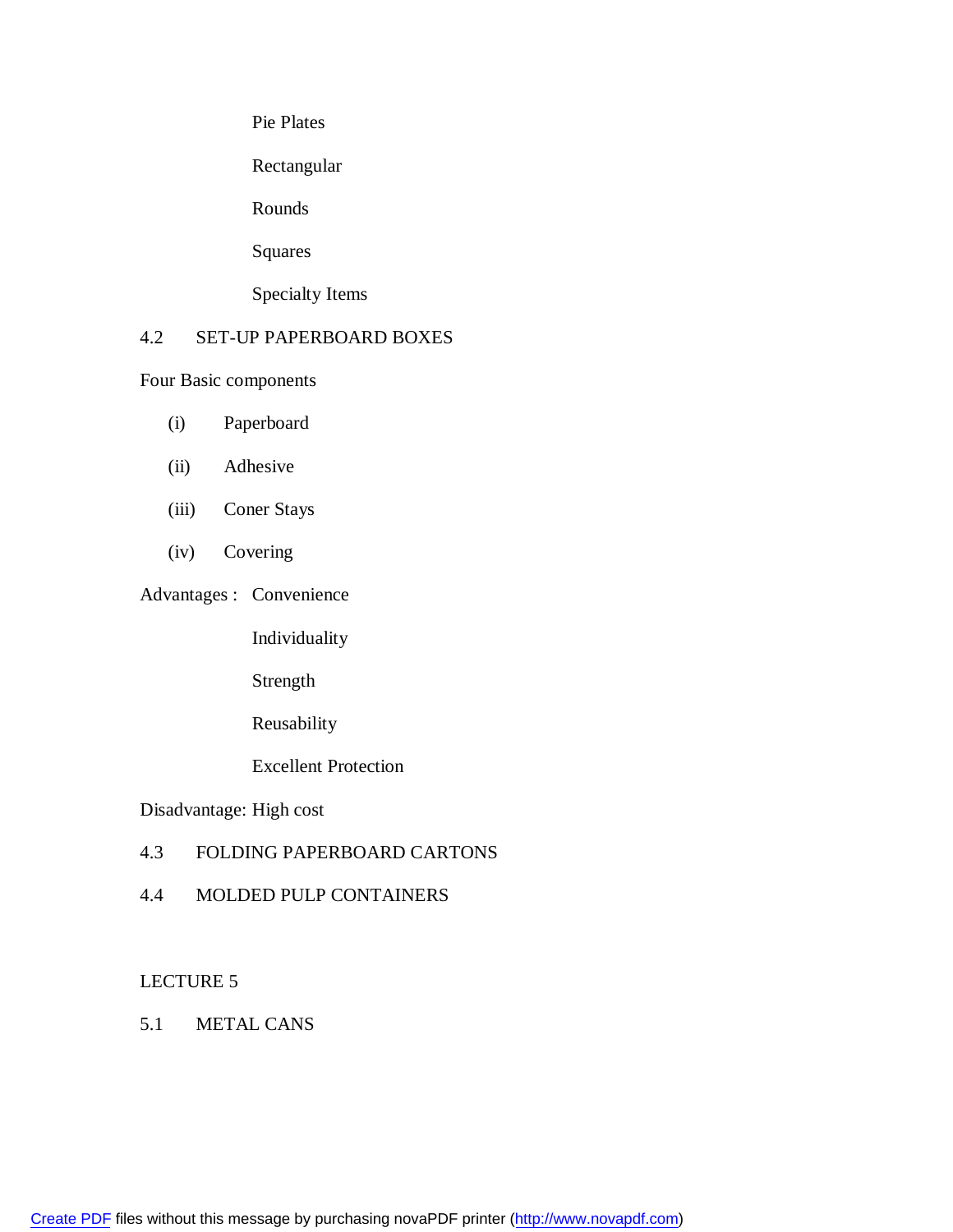More than 49 billion metal cans are manufactured in the U.S. annually. This accounts formore than 30% of all units of consumer packaging.

The tin container was invented in 1810 by Peter Durand an English man.

It was introduced to the U.S. in the 1820's. At that time cans generally were made by hand. They were made during the winter months for use along with the next harvest. An expert can maker would produce 5 or 6 cans/hour.

"Sanitary" can was developed about 1900. This paved the way for mechanization.

The Metal Box Company is the only producer in Nigeria. At the moment they are making mainly No Al-type Cans. The total quality of cans manufactured are probably very much below the 10 million mark.

#### 5.2 TIN PLATE CANS

Consist of a steel base sheet with a tin coating.

- (a) the steel base plate is usually about 0.01 thick
- (b) the tin coating has thickness varying from  $15 \times 10^{-6}$  inches thick
- (c) Can enamels (Laquers) are baked organic coatings which are applied to improve stability of can interior when susceptible to damage by food materials packed in it.

The tin plate is an ideal material for food containers. Tin is not completely inert to all food. But corrosion and product chances are small if the proper choice of material is made.

Among the many factors considered by can manufactures are:

- 1. Chemical composition and physical properties of base plate
- 2. Thickness of tin coating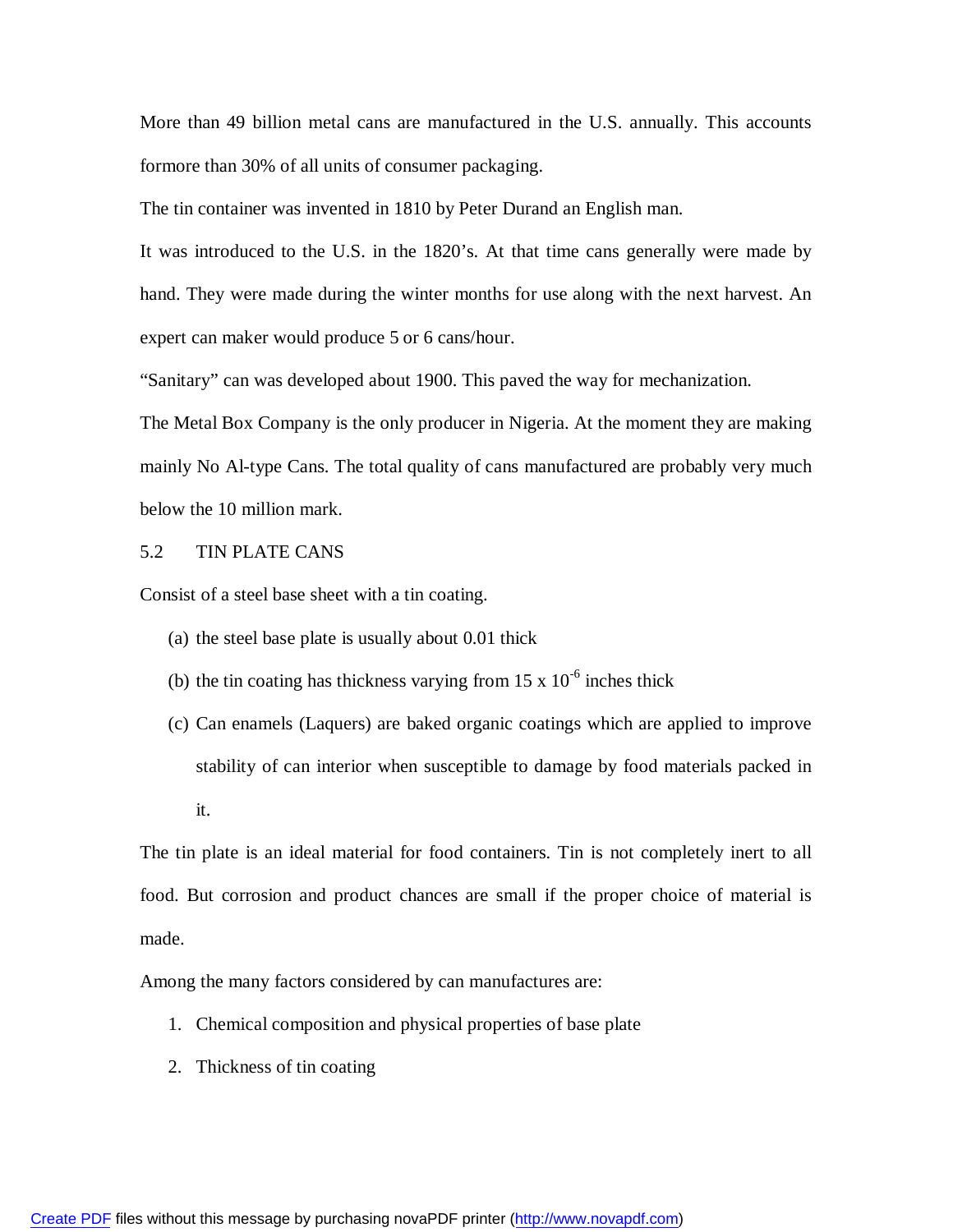- 3. Application of protective coating or enamels
- 4. Container construction
- 5. Relative corrosivity of the product to be canned.

A large number tests are conducted prior to adoption of material.

5.3 A BASE PLATE

This is low carbon steel.

Metalloid content particularly of phosphorus, silicon are critical. Other trace metals of importance are copper, nickel, molyhdenum. The amount of these elements affect the corrosion resistance of the base plate.

| Four Basic types of metal are used and a 5th is used for beer can ends |  |
|------------------------------------------------------------------------|--|
|------------------------------------------------------------------------|--|

| Element      | % Permitted        |                    |                    |               |               |
|--------------|--------------------|--------------------|--------------------|---------------|---------------|
|              | Type L             | Type MS            | Type MR            | Type MC       | End<br>Beer   |
|              |                    |                    |                    |               | <b>Stock</b>  |
| Mn           | $0.25 - 0.60$      | $0.25 - 0.60$      | $0.25 - 0.60$      | $0.25 - 0.60$ | $0.25 - 0.70$ |
| Carbon       | $0.12 \text{ max}$ | $0.12 \text{ max}$ | $0.12 \text{ max}$ | $0.12$ max    | $0.15$ max    |
| $\mathbf{P}$ | $0.015$ max        | $0.015$ max        | $0.02$ max         | $0.07 - 0.11$ | $0.10 - 0.15$ |
| Sulfur       | $0.05$ max         | $0.05$ max         | $0.05$ max         | $0.05$ max    | $0.05$ max    |
| Silicon      | $0.01$ max         | $0.01$ max         | $0.01$ max         | $0.01$ max    | $0.01$ max    |
| Cu           | $0.06$ max         | $0.10 - 0.20$      | $0.20$ max         | $0.02$ max    | $0.20$ max    |
| Nickel       | $0.04$ max         | $0.04$ max         | No limit           | No limit      | No limit      |
| Chromium     | $0.06$ max         | $0.06$ max         | No limit           | No limit      | No limit      |
| Molybdenum   | $0.05$ max         | $0.05$ max         | No limit           | No limit      | No limit      |
| Arsenic      | $0.02$ max         | $0.02$ max         | No limit           | No limit      | No limit      |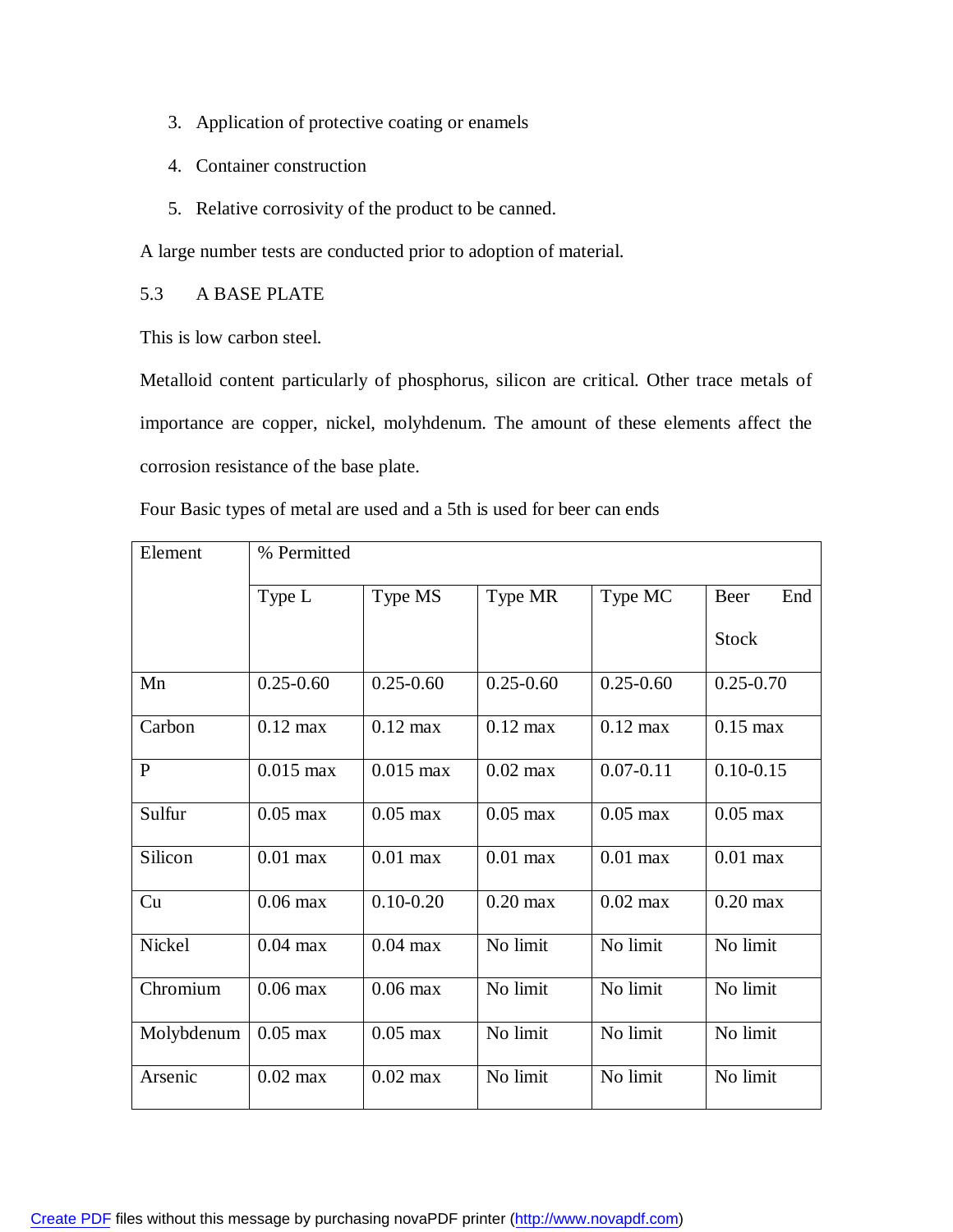| <b>Class Food</b>       | Characteristics                    | <b>Steel Base Rqd</b> |
|-------------------------|------------------------------------|-----------------------|
| Most strongly corrosive | Highly or moderately Acid          | Type L                |
|                         | Foods                              |                       |
| Moderately corrosive    | Acidified vegetables, midly        | Type MR               |
|                         | acid food products                 | Type MC               |
| Midly corrosive         | Low acid foods                     | Type MR               |
|                         |                                    | Type MC               |
| Non corrosive           | Mostly<br>$\rm{dry}$<br>and<br>non | Type MR               |
|                         | processed products                 | Type MC               |

## 5.4 CLASSES OF FOOD PRODUCTS AND TYPES OF STEEL BASE REQUIRED

TERM BASE BOX: You will come across this term repeatedly. Originally Tin plate was sold in only one size sheet 14" x 20", 112 sheets – 1 Base Box. Such a package contained 31, 360 in or 217.78  $\text{ft}^2$  of surface.

# TIN COATING

This is applied by either hot dip or by electroplating. Today only about 6% of all tin cans are made by hot dip which produce non-uniform tin coating.

Electrolytic plating can be differentially applied so that the inside and outside surface have different thickness of tin coating.

Hot dip  $-$  (1.25 1b/Base box) of tin

Electrolytic - (0.52 1b/Base box) of tin

ENAMEL COATING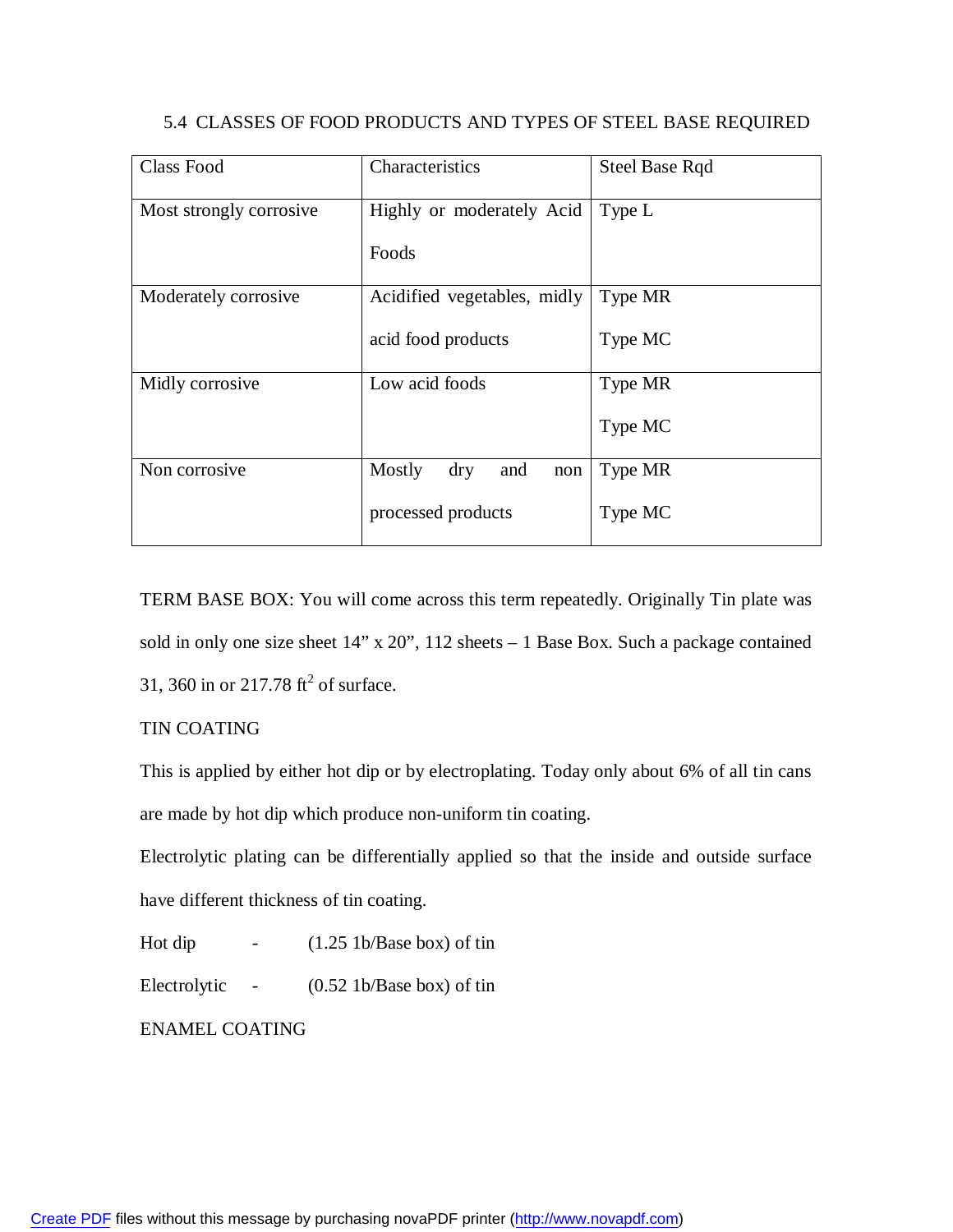These are baked organic coating, normally applied by roller to the flat sheet and are baked at temperatures below the melting point of tin.

# Their purpose

- (1) Preserve attractiveness of food in CAN
- (2) Improve interior (occasionally only) exterior of can
- (3) Increase shelf life of can
- (4) Coating may make it possible to use less expansive tin coating

# 5.5 GENERAL TYPES OF ENAMEL COATING

| Coating             | <b>Typical Uses</b>                         | Type                         |
|---------------------|---------------------------------------------|------------------------------|
| 1. Fruit Enamel     | Fruits requiring protection                 | Oleoresinous                 |
|                     | from metallic salts<br>e.g.                 |                              |
|                     | cherries                                    |                              |
| 2. C-Enamel         | Corn, peas and other sulfur-   Oleoresinous | with                         |
|                     | bearing products, including                 | suspended zinc<br>oxide      |
|                     | some sea foods                              | pigment                      |
| 3. Citrus Enamel    | Citrus<br>products<br>and                   | <b>Modified Oleoresinous</b> |
|                     | concentrates                                |                              |
| 4. Sea foods Enamel | Fish products and                           | meat   Phenolic              |
|                     | spreads                                     |                              |
| 5. Meat Enamel      | Meat and various specialty                  | Modified<br>with<br>epons    |
|                     | products                                    | aluminium pigment            |
| 6. Milk Enamel      | Milk, eggs and other dairy   Epons          |                              |
|                     | products                                    |                              |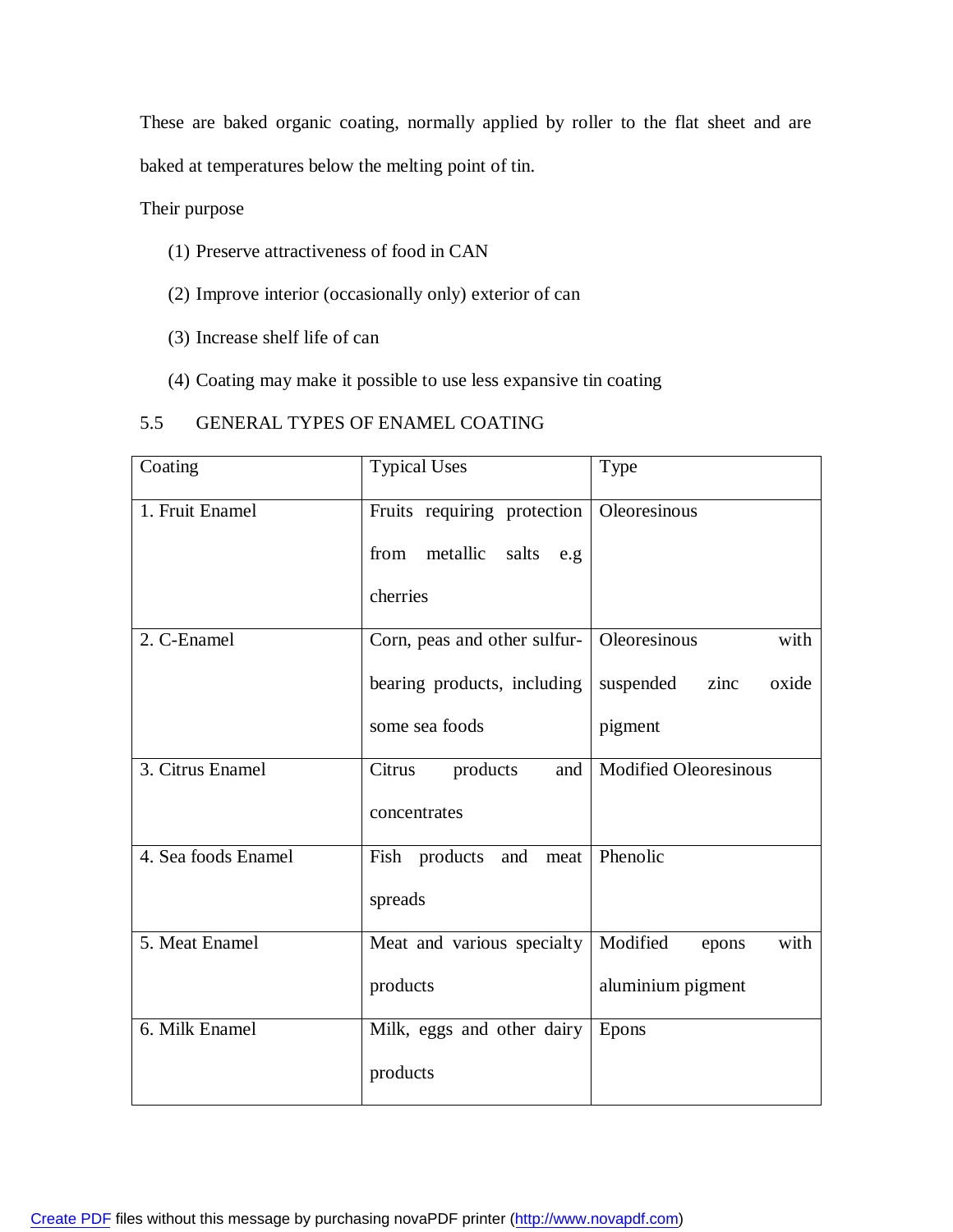| 7. Beverage CAN enamel | Vegetable juices, fruit juice, | with<br>Two-coat<br>system           |
|------------------------|--------------------------------|--------------------------------------|
| (non-carbonated)       | highly corrosive fruits, non-  | Oleoresinous type base coat          |
|                        | carbonated beverages           | and vinyl top coat                   |
| 8. Beer Can Enamel     | Beer<br>carbonated<br>and      | with<br>Two-coat<br>system           |
|                        | beverages                      | <b>Oleoresinous</b><br><sub>or</sub> |
|                        |                                | polybutadiene<br>base<br>type        |
|                        |                                | coat and vinyl top coat.             |

# 5.6 CAN MANUFACTURING

Modern process is highly mechanized. Can bodies are formed at speeds as fast as 600 units per minutes

- 1. Interior Enamel and outside lithography if used are applied to flat sheets of plate
- 2. Coated sheets are cut into proper size for individual can bodies
- 3. "Body Blanks" are fed into bodymaker which notches, edges and curls the plate so that the opposite sides lock together
- 4. The four thicknesses of metal which meet at the side seam are "bumped" flat and soldered (tin solder) forming a cylindrical shell.
- 5. The flanger puts a flared rim on both ends of the can body
- 6. When needed, a second coat of enamel is sometimes sprayed into the formed can body
- 7. One end (bottom) is double-seamed into the can body and the can is tested under pressure.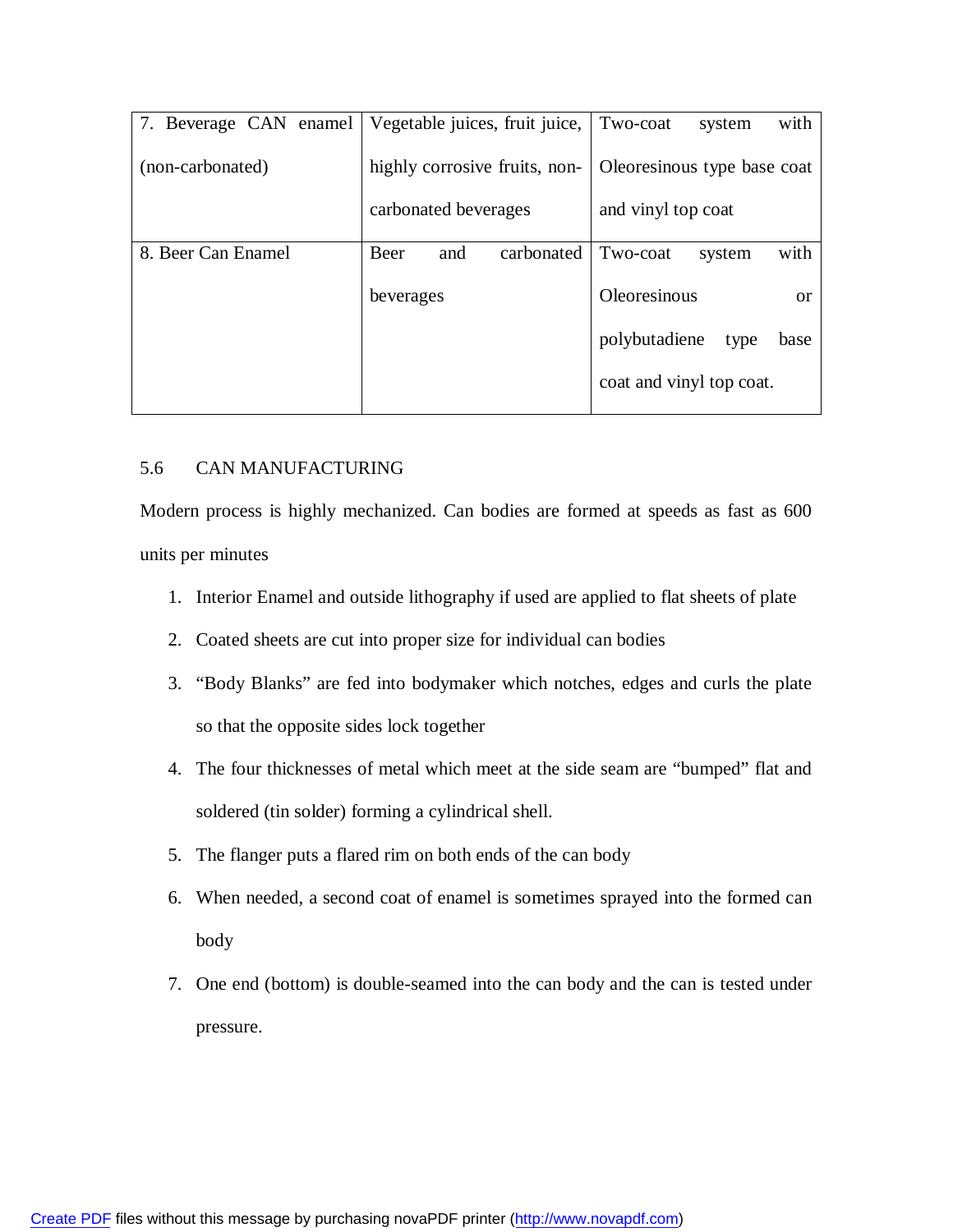CAN ENDS: Are stamped from enameled or uncoated sheets of plate which have been out into strips of proper size.

The edge of the end is curled to form a groove. Into the groove, a heavy liquid rubber sealant is flowed. This gasket-like material, when dried, provided an hermetic meal in the double seam between body and end.

One can end is double seamed at the factory. The second is double seamed by the packer.

#### 5.7 CIRCUMFERENTIAL BEADS

Those are used on large cans to provide strength. It increases resistance to rough handling and improves can ability to withstand paneling pressure.

#### 5.8 QUALITY CONTROL CANS

The can manufacturer assumes responsibility for quality of tin plate in finished product. Microscopic pores or flaws in the plate may expose base plate and accelerate corrosion. Micro examination is done. Tests have been devised for checking continuity of tin coating.

#### 5.9 (a) Pickle Lag Test

Detinned sample in immersed in HCl. The rate at which  $H_2$  is given off by corroding plate is recorded. Good plate is attached at a content rate throughout the test. Poor plate is attached critically.

#### (b) Iron Solution Value (ISV)

This simulates reaction with a filled tin can. It measures amt. of iron dissolved from a tin plate specimen immersed for several hrs. in acid solution

(c) Tin crystal size: test samples are etched for 10-15 seconds in acid solution, to bring out the pattern of crystals on the plate large crystals are desirable.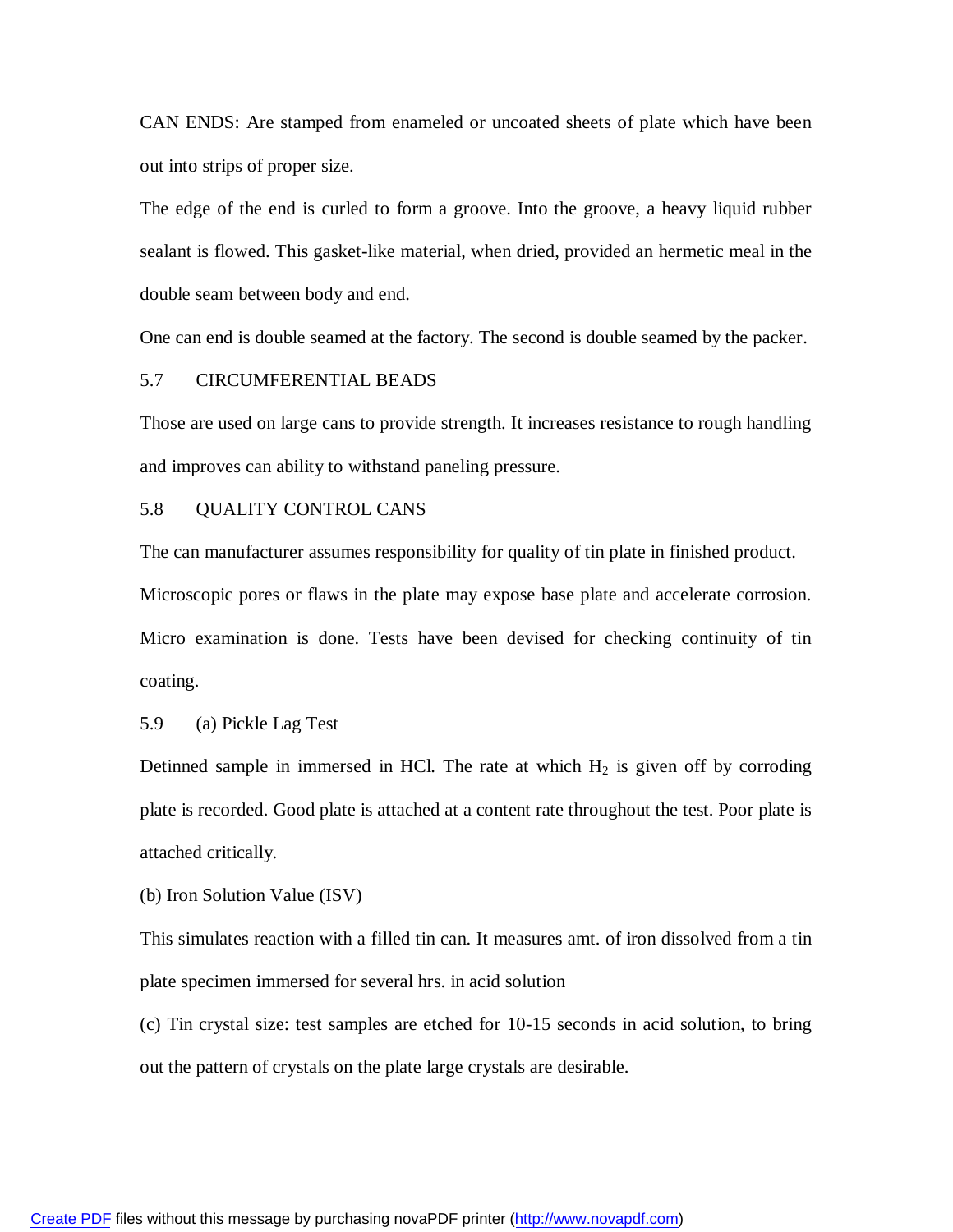# LECTURE 6

# 6.0 FLEXIBLE PACKAGING MATERIAL

These generally fall into two broad categories

1. Paper and 2. Films

6.1 PAPER – Consist of bonds, tissues, litho, krafts, glassiness parchment and greaseproof.

| PAPER TYPE   | <b>MATERIAL</b>     | $WTS/3000ft^2$                 | <b>USES</b><br><b>AND</b> |
|--------------|---------------------|--------------------------------|---------------------------|
|              |                     |                                | <b>FINISHES</b>           |
| (i) Bands    | Uncoated<br>sheets  | 20-70 1bs/3000 ft <sup>2</sup> | variety<br>Wide<br>of     |
|              | made of bleached    |                                | finishers<br>for          |
|              | chemical pulp       |                                | printing. May have        |
|              |                     |                                | high degrees of wet       |
|              |                     |                                | strength etc.             |
| (ii) Tissues | Light wt paper made | 8-20 1bs/3000 ft <sup>2</sup>  | variety of<br>Wide        |
|              | semi-fully<br>of    |                                | strength<br>and           |
|              | bleached chem. pulp |                                | porosity. They may        |
|              |                     |                                | be glazed etc. use as     |
|              |                     |                                | wraps                     |
| (iii) Litho  | Coated on one or    | 29-60 1bs                      | Used in publication       |
|              | both side           |                                | advertising               |
|              |                     |                                | Excellent<br>printing     |
|              |                     |                                | properties used in        |
|              |                     |                                | beer labels               |

[Create PDF](http://www.novapdf.com) files without this message by purchasing novaPDF printer (<http://www.novapdf.com>)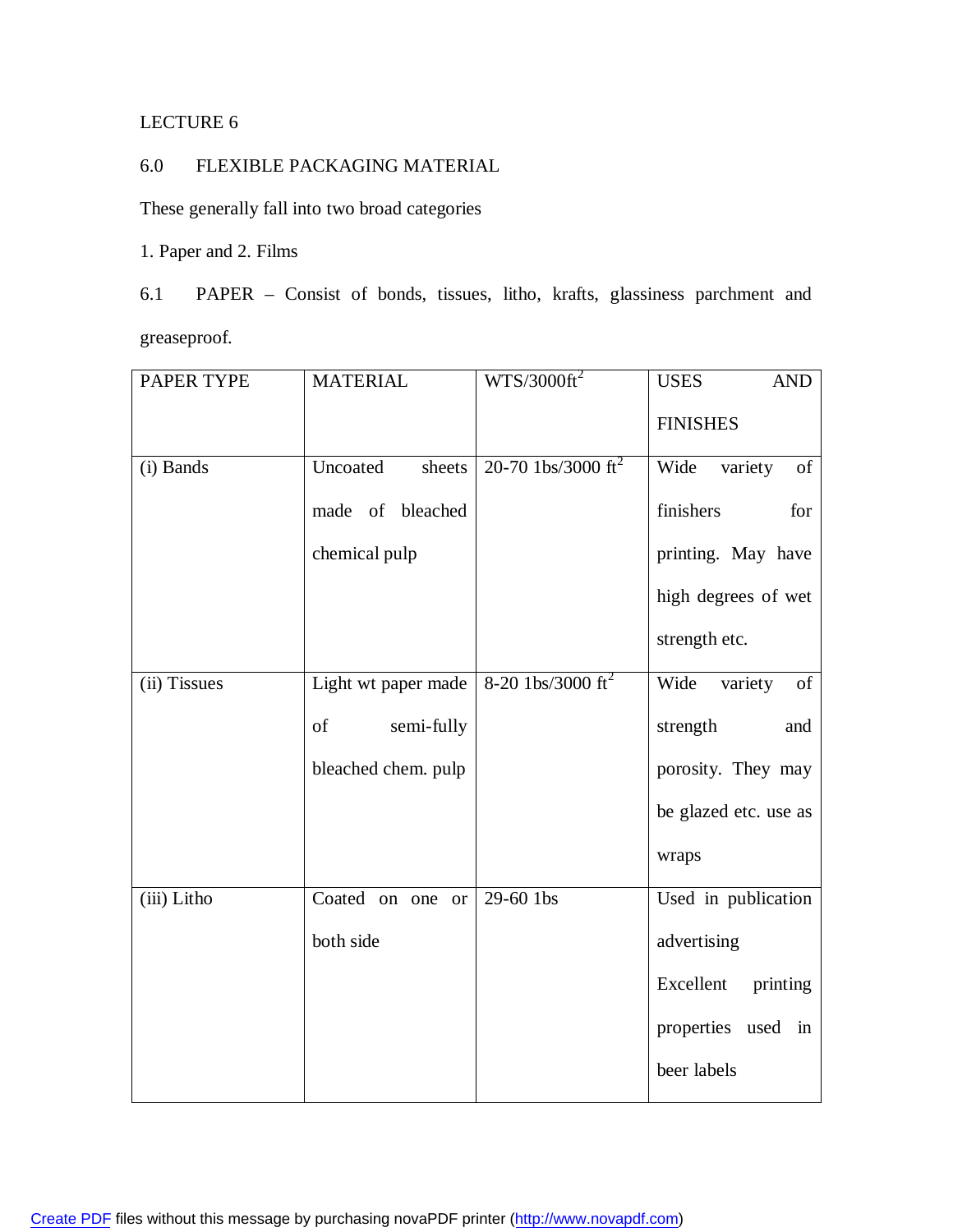| (iv) Krafts        | Very strong paper,             | 25-80 1bs | Wide<br>variety of    |
|--------------------|--------------------------------|-----------|-----------------------|
|                    | made in bleached or            |           | strength<br>available |
|                    | unbleached form                |           | they are porolls and  |
|                    |                                |           | roughly<br>finished.  |
|                    |                                |           | They<br>sheap.<br>are |
|                    |                                |           | Used<br>in<br>making  |
|                    |                                |           | cannister labels      |
| (v) Glassines      | calendered<br>Super            | 15-45 1bs | Have<br>high          |
|                    | chemical pulp sheet            |           | resistance to air and |
|                    |                                |           | grease. Very strong,  |
|                    |                                |           | have smooth surface   |
|                    |                                |           | and glossy. Used for  |
|                    |                                |           | candy wraps           |
| (vi) Parchment     | Bleached chemical              | 15-27 1bs | Good<br>grace         |
|                    | stipped<br>in<br>pulp          |           | resistance, good wet  |
|                    | H <sub>2</sub> SO <sub>4</sub> |           | strength used<br>for  |
|                    |                                |           | butter and magarine   |
|                    |                                |           | wraps                 |
| (vii) Greese Proof |                                |           | much<br>like<br>Very  |
|                    |                                |           | parchment paper.      |

# 6.2 FILM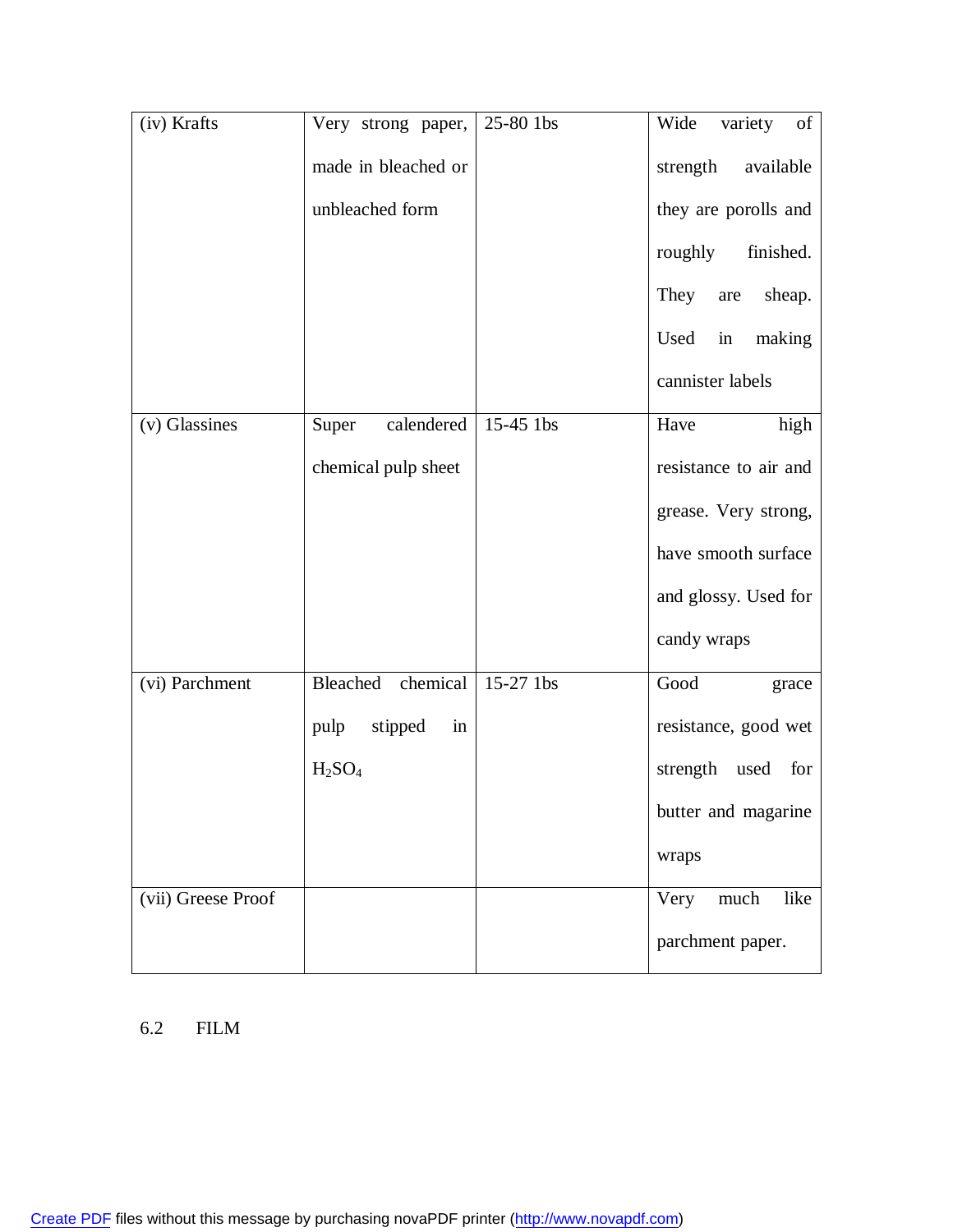Definition: Thin flexble plastic sheeting having a thickness of 0.0100 inchor less. They are flexible as a result of manufacturing processes.

#### 6.3 PLASTIC FILMS

#### (i) Cellophane

Originated as a brand name for a regenerated cellulose film. Transparent, somewhat elastic heat-resistant, water and oil insoluble film.

Produced by precipitating viscose solution with ammonium salts. When dry, cellophane film is relatively GAS TIGHT, when wet it loans much of its imperviousness to gas. Its lowest rated property is lack of flexibility. It therefore breaks easily when used with dry products. Cellophane is often used with other plastic films in laminates.

Cellophane to cellophane is not heat sealabl but it easily accepts heat sealable coating. Cellophane should be used immediately after exposure to high PV or immediately after exposure to low temperature.

#### (ii) CELLULOSE ACETATES

Closely resembles cellophane as far as most properties go except in two respects

1. Gas Transfer 2. Water Transfer

Cellulose acetate is better in water transfer resistance than in GAS TRANSFER resistance.

Because of its permeability to GAS it is suited for packaging certain fresh products such as fruits and vegetables.

It is not used for meat because its transmission rate of water is high and shrinkage and surface drying of fresh meat will result.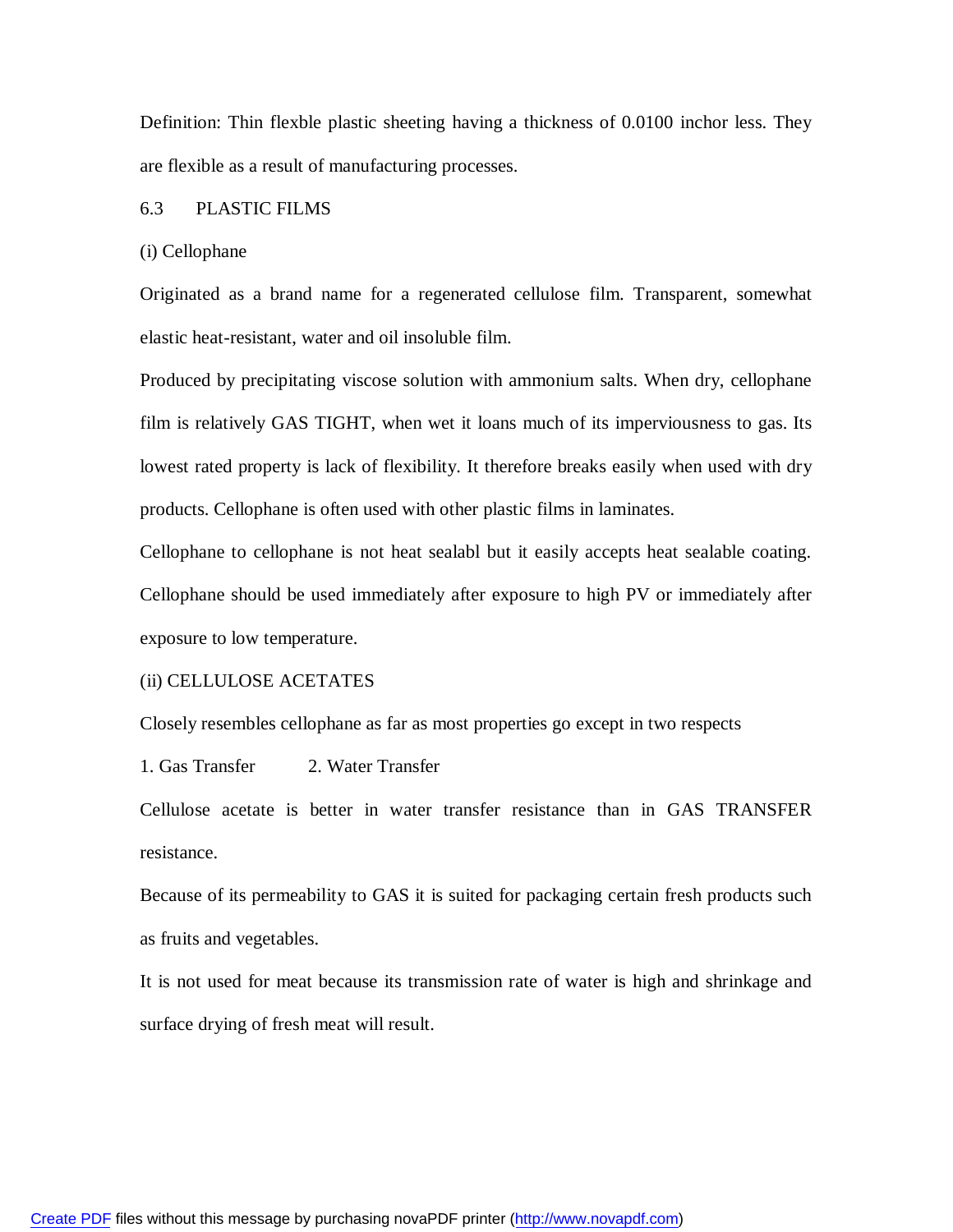Cellulose acetate is derived from cellulose treated with acetic acid anhydride. The cellulose triacetate is partially hydrolyzed. Additives include plasticizers, antiblocking agents U.V absorbers. Used where stiffness, gloss and dimensional stability are required. Cellulose acetate is sealed commercially with solvent adhesives. It have a wide use in laminates. Used extensively with polyethylene.

(iii) Polystyrene: A polymer of styrene. Its tensile properties are good as a film only at temperature above  $176^0$ F.

It has attracted considerable attention in recent times because of its remarkable resistance to RADIATION include CHANGE. It is three times as resistant to radiation as polyethylene.

(iv) Polyethylene: the largest volume single film produced. Its primary selling point is its high functional properties as well as low cost.

In 1960 consumption of polyethylene in U.S.A was 280 million pounds.

In 1970 U.K. consumption 315,000 tons.

It is a polymer of ethylene and it obatned by two processes.

(a) High Pressure polyethylene

#### Or

Low density film

Manufactured at temperature 302-392<sup>0</sup>F pressure of 1200 atmospheres traces of  $O_2$ present

(b) Low Pressure or high Density Film

Temperature  $140-320^{\circ}$ F, Pressure 40 atmosphere with Alkylmetal catalysts.

Low density polyethylene is lower cost of the two.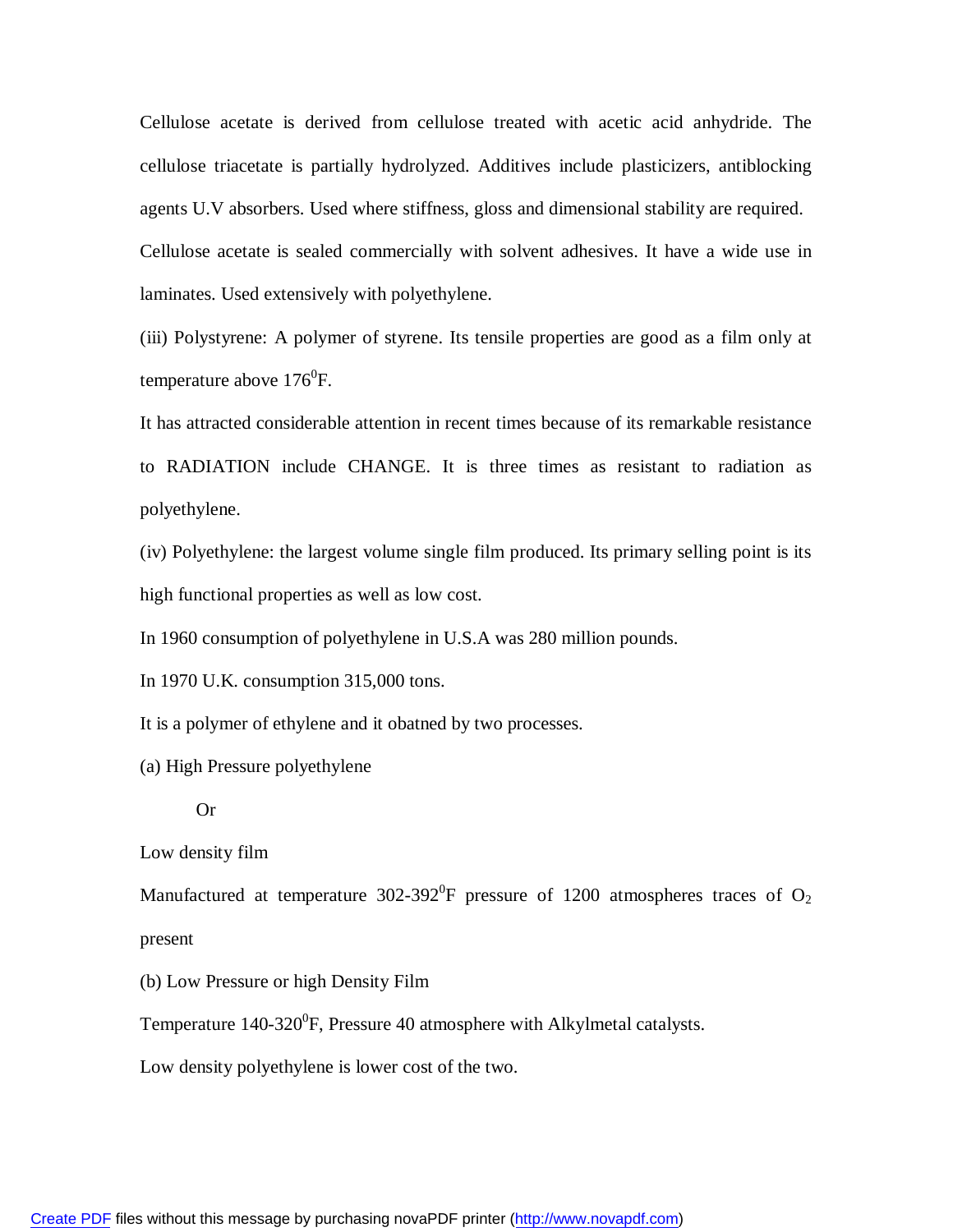Has moderate tensile strength and clarity. It is a good moisture barrier and poor  $O_2$ barrier. Not affected by mineral oils. Easily fused for closure. Density manges are 0.926- 0.940 medium 0.910-0.926 low.

High density film offers better moisture protection and increased heat stability. Density ranges are 0.941-0.965 polythene bonds with cellophane to make good laminates. Printability is a problem it will not take printing ink, but by crafting polyacrylamide, a hydrophilic polymer on polyethylene, a polyethylene hybrid is produced whose surface will take ink. Extensive use of polyethylene is made in the retail market.

(v) Polyamides - Nylons

Various grades are available

Nylon 6 – Ease in handling and good abrasion resistance

Nylon 11 and Nylon 12: Superior barriers to  $O_2$  and water and have low heat seal temperature.

Nylon 66: Very high melting temperature, difficult to seal.

(vi) Polyvinylchloride: Used for dairy, meat, confectionery and beverage packaging as well as laminate component.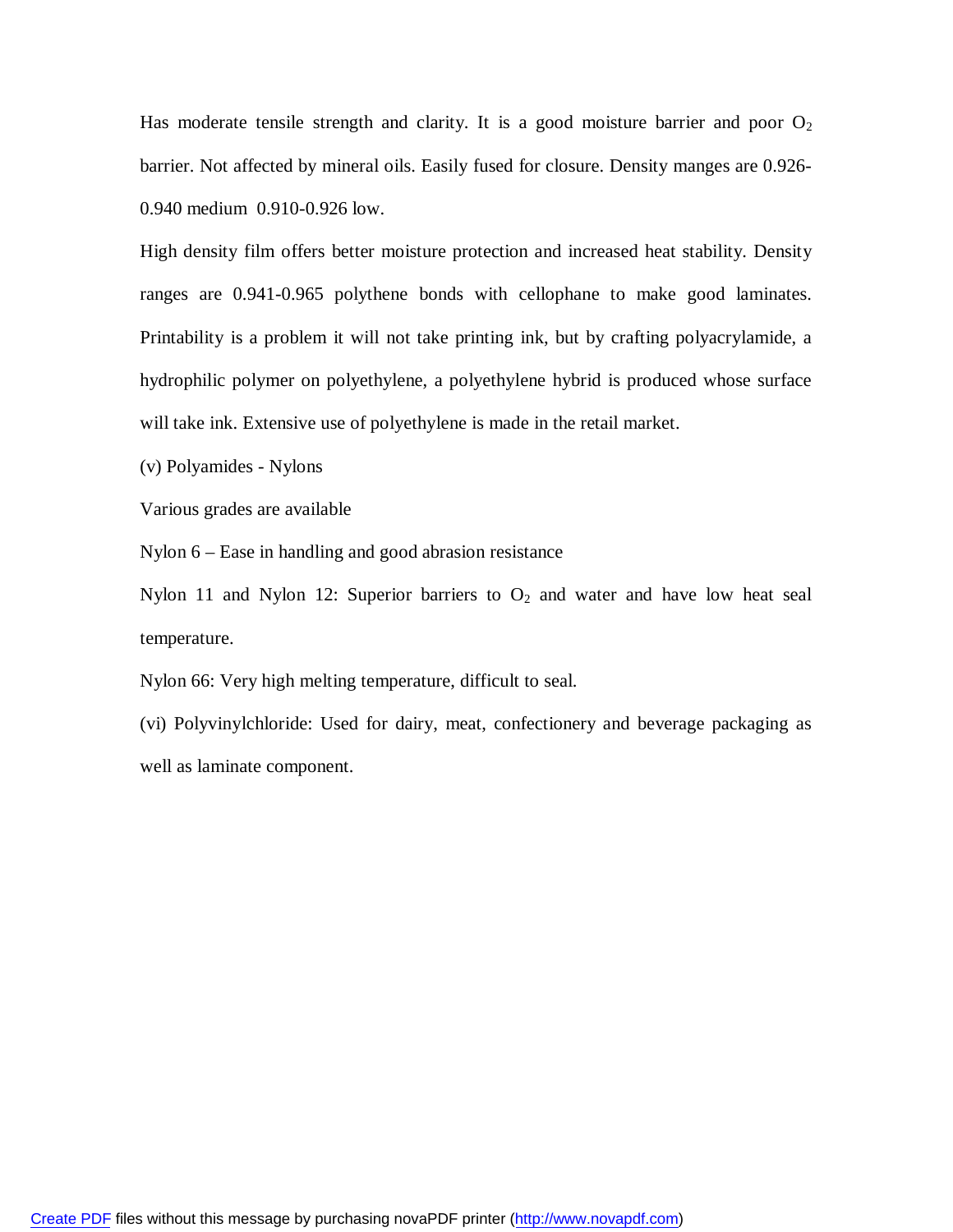#### LECTURE 7

#### 7.0 PLASTIC FILM CONTINUE

## 7.1 POLYVINYLIDENE CHLORIDE (SARAN FILMS)

Saran is a copolymer of POLYVINYLIDENE chloride and polyvinylchloride.

It is one of the best films for imperviousness to water vapour, gases and odour. This property together with its ability to shrink when treated by simple method has given it a wide scope for food package uses.

The form having the trade name of cryovac shrinks to the extent of 30% when immersed in water at 200 to  $205^{\circ}$ F. The sarans are clear, have good mechanical resistance, low water vapoyr and gas transmission rates.

Uses for cheese, meats, sausages, dried fruits wrappers etc. saran films are highly resistant chemically and are varied in composition or given an appropriate coating to increases resistance to specific products. It takes printing and can be marked with a pen. In heat sealing it tends to shrink away from sealing bars resulting in reduction of thickness and weakening of the film along the edge of the seal. In practice this effect is minimized by intensifying the application of heat and using very short heating period so as not to allow much time for shrinkage to take place. This produce is called impulses

sealing. For heat sealing of sarans the heating bars are covered with TEFLON to prevent sticking on the bars.

### STORAGE TEMPERATURE AFFECT THE PROPERTIES OF SARANS

| 1 year at $95^{\circ}F$ | lose $1/3$ or shrinking ability |
|-------------------------|---------------------------------|
|                         |                                 |

1 year at  $115^{\circ}$ F lose  $1/2$  or shrinking ability

At  $40^0$ F loss of shrinking ability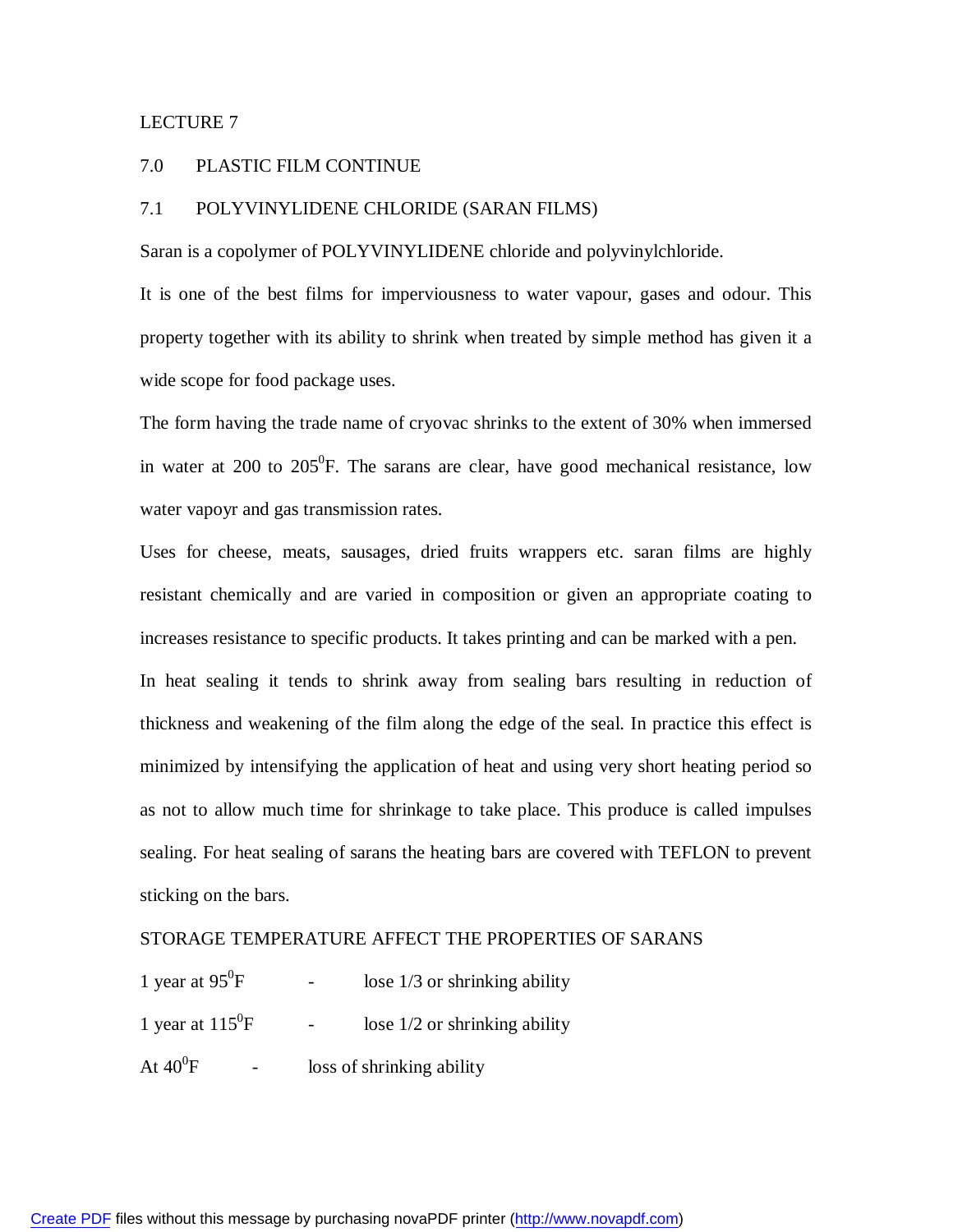Stored below  $40^0$ F SARAN loses pliability

The film is resistant to most solvent.

Saran was first produced in 1946. It was developed as a substitute for a natural rubber shrinkable film developed just before would War II when rubber had become scarce.

The Cryovac film is sxtruded by means of a special screw-type device.

A trapped gas bubble is employed to bring about the required orientation of molecules. Finely powered vinylidene-vinyl copolymer, mixed with plasticizers, stabilizers, dyes, pigments and other agents is fed in extruder is heated for the necessary time at accurately controlled temperature above the melting point.

The syrupy extrude passes through a circular die into COLD WATER, thus producing a super cooled tube of amorphous material using gas pressure, the tube is expanded to 4 times its super cooled diameter, causing the material to be strtched simultaneously in all directions. This orients the long chain lolecules bioxially to give the film its quality of uniform shrinkability.

#### (viii) Polyester

The ester polymer are films of unusual strength and of light weight they have various compositions, depending upon the identities of alcohols and acid from which they are formed. A popular type is polyethylene terephthalate, a polyester of ethylene glycol and TEREPHTHALIC ACID. This is called MYLAR. Mylar was first produced in 1954. It has a geat tensile strength elasticity and STABILITY over a wide range of temperature  $(.80^0$ -300<sup>0</sup>F).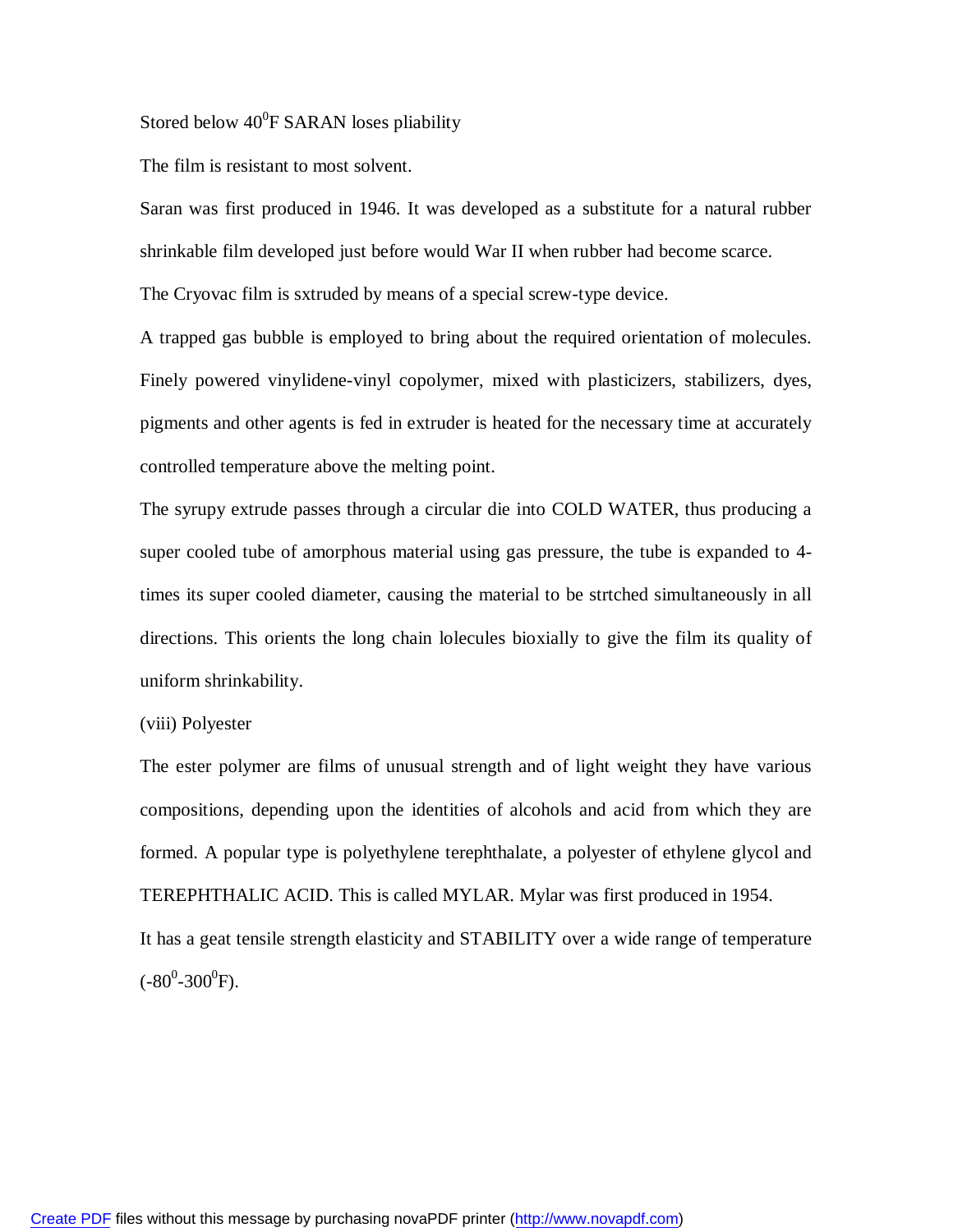Used in pouches for frozen food as well as other products which may be heated to boiling water temperature. For this application polyester is laminated with polyethylene. The laminate is used in most "heat in pouch" packaging of food.

Manufactured in thickness from 0.00025-0.0075 inches. They are much more expensive than polyethylene, cellophane or cellulose acetate.

Polyester films are made heat-sealable by treatment with certain subsrances. One of these substance is BENZYL ALCHHOL. Sealing Bars are covered with TEFLON.

POLYESTER comes nearer than any other film used today to having properties required of a film for packaging sterilized foods.

It has strength and stability but does not meet the requirements for imperviousness to gases and water vapour.

Its melting points is 482°F and thus high temperature sterilization is possible.

It has clarity and has good printability.

It is used for vacuum packing of products.

#### **POLYPROPYLENE**

High potential use of this film is anticipated in the food industry. Presently used for bakery and confectionery goods. It has low density, excellent strength and stability with good shrinking properties. The film may develop into a real competitor of polyester film for "heat-in-the-pouch" packaging.

#### **RUBBER HYDROCHLORIDE (Pliofilm)**

Produced from Natural rubber by the addition of hydrochloric acid. It is stretchable, non toxic, good oil and greese resistance used for self service packages for meats, cheese. Bags lined with pliofilm are used for coffee, spices and cookie packaging.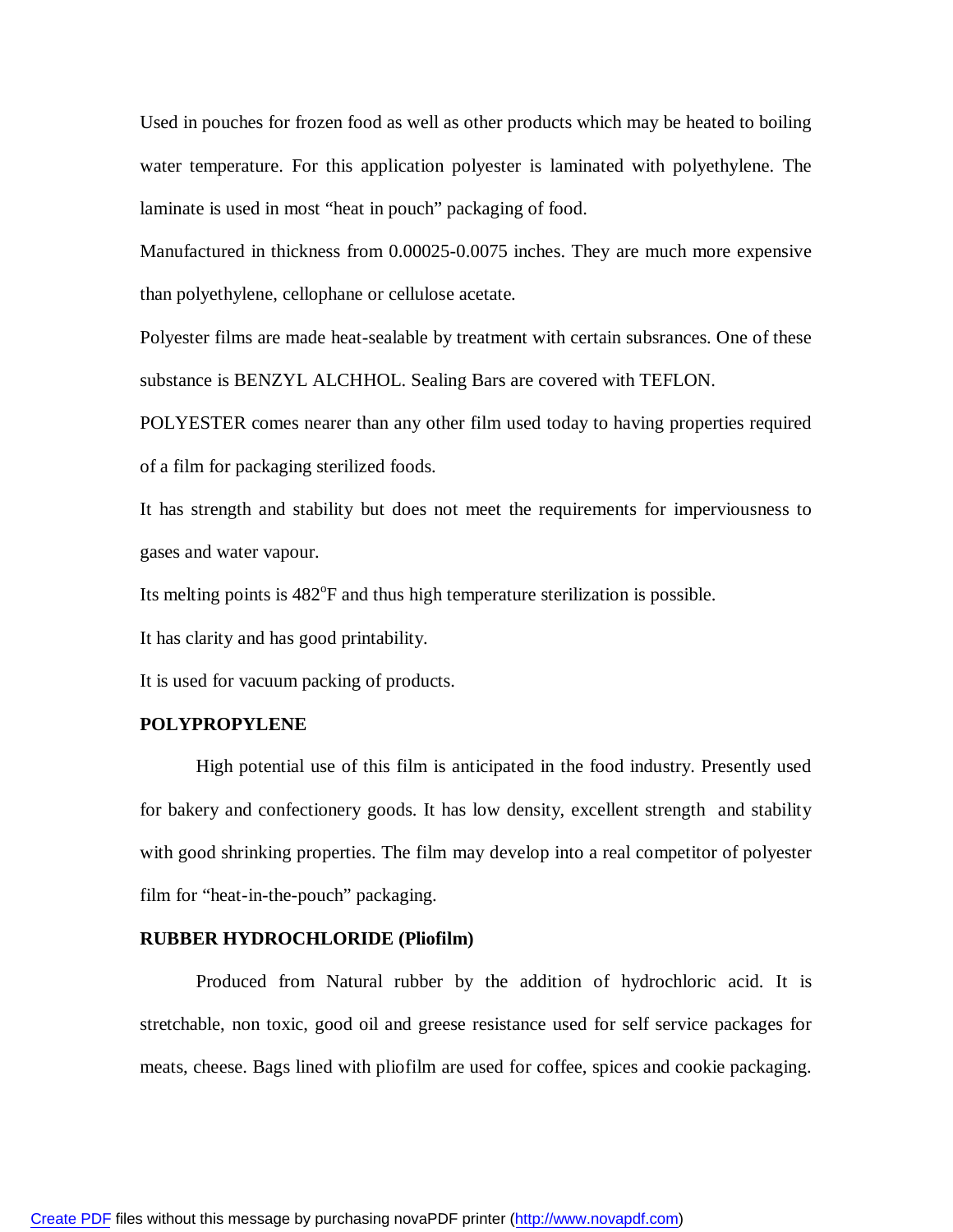The film has fairly good imperviousness to water vapour. But it is coated with other plastics to give it differing degrees of permeability. Has good film-to-film heat sealing properties. It is used in identical circumstances as polyethylene. It makes good laminates with a variety of other materials.

#### **ALUMINUM FOIL**

#### **Advantages**

- 1. Large covering area per pound of material
- 2. Opacity
- 3. Almost absolute imperviousness to water vapour and gas in higher gages and good imperviousness in low gages.

However, in thickness less than, 0015 in aluminum foil contains small perforations which makes it pervious to gases and vapours.

Aluminum foil is unaffected by sunlight, does not burn. It is non absorptive of water and thus does not exhibit dimensional change with variations in humidity. Intermetent contact with water has very little effect. But hygroscopic products packaged in thin foil may cause some reactions particularly if product contains salts and organic acids as do mayonnaise and cheese.

Use: candies, milk, unsalted meats, butter and Oleomargarine. Can be used safely with oils and greases. Commercially aluminium foils are not used with strong mineral acids which will cause severe corrosion but weak acids found in food products do not, have appreciable effects.

The only safe rule with new products is to make suitable tests. To protect aluminum foils against corrosive materials, protective coating may sometimes be applied.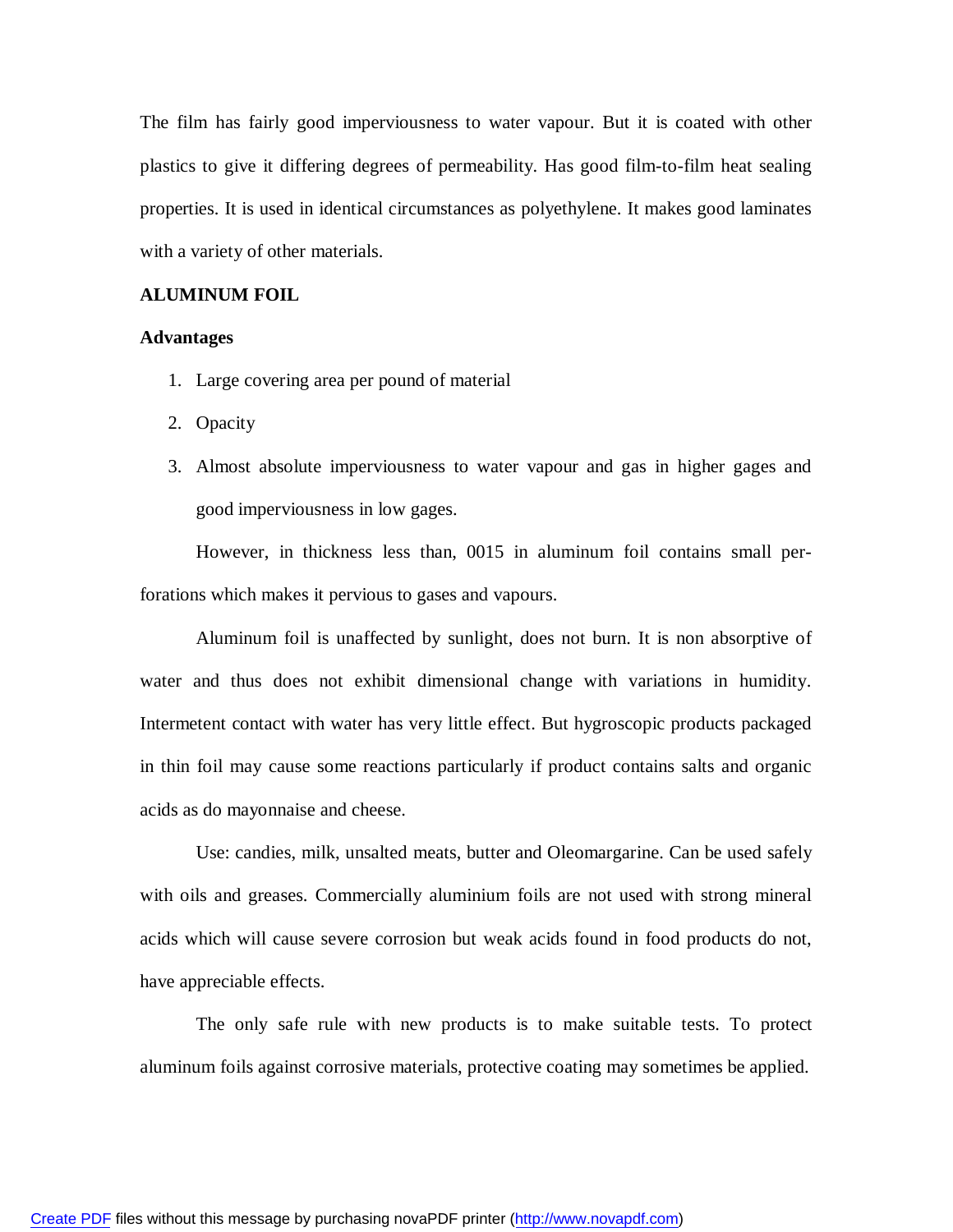#### **Mechanical Properties of aluminum foil**

Tensile strength of annealed foil  $= 8.5$  Ibs/in of width/mil of thickness. Strain hardening increase tensile strength for bursting and tearing while the tensile strength is relatively high, advantage cannot always be taken of it in foil packages. Economic considerations may dictate the use of thinner gages with reliance on laminations with other materials e.g. plastic films or paper to increase strength.

One important property of aluminum foils is that they do not become brittle at low temperatures. Infact aluminum foil increases in strength and ductility as temperature is lowered down to 320°F.

# **TESTS OF MEASURE CHEMICAL AND PHYSICAL PROPERTIES OF FLEXIBLE PACKAGING MATERIALS**

#### **BURSTING STRENGTH: (Mullen Burst Tester)**

Increasing pressure of a rubber hydraulic bubble against sample of sheet or film, clamped between two jaws having coincident circular openings, bursts the sample which ahs closed the circular opening. Unit : (psi)

#### **TENSILE STRENGTH AND ELONGATION (Baldwin Static – Weighing machine;**

#### **Pendulum – Weighing machine)**

Each end of a sample strip 1" wide is clamped between a pair of jaws. A load applied to one set of jaws, tending to stretch the sample is increased gradually until sample breaks in two.

Units: (enlongation (%)

Tensile strength (Ib/in-width/thickness)

#### **GAS TRANSMISSION**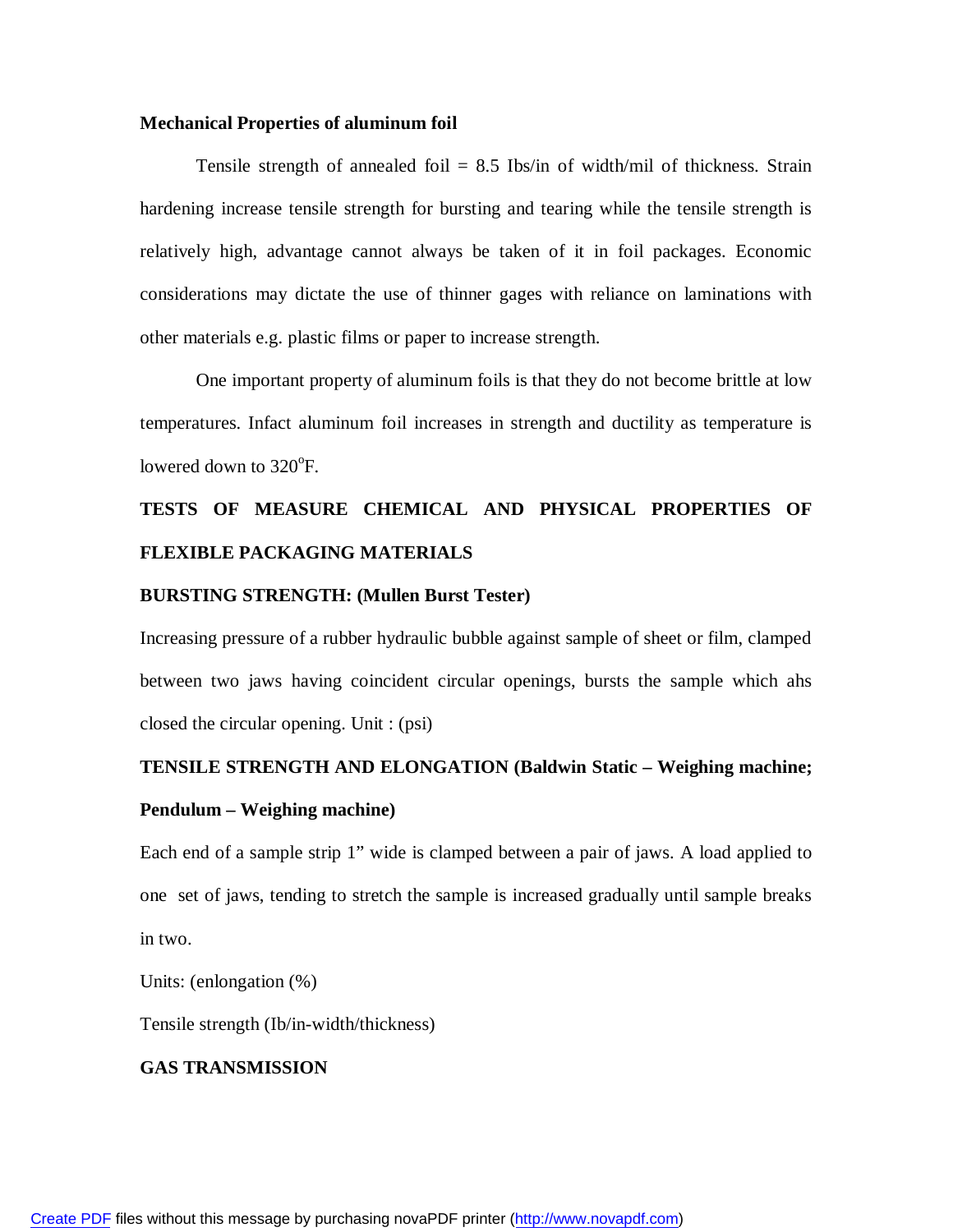Sample of sheet of film, sealed across an opening in wall of a vacuum chamber, transmits gas from outside to inside the chamber, causing pressure in chamber to increase Unit:  $(cc/100 \text{ in}^2/24 \text{ hours}).$ 

# **WATER VAPOUR TRANSMISSION**

Sample of sheet or film, sealed across mouth of a cup containing a substance that absorbs water readily, transmits water vapour from atmosphere at 90% R.H. at 100°F outside cup causing dessicant to increase in wt.

Unit: (grams/100 in $^{2}/24$  hours).

# **GREASE RESISTANCE**

Sample of sheet or film of specified size  $(4" \times 4")$  intimate contact with white paper is treated on the other surface with test reagent (grease or oil).

Unit: time (minutes or hours) required for first appearance of stain on the paper.

# **AGING**

Sample of packaged product is alternately exposed to different aging conditions, such as wet and dry heat at  $160^{\circ}$ F. extreme variations of temperature.

Extreme variations of R.H.

Various types of rays or extreme variations of free oz-concentration.

At proper intervals, sample is examined for product deterioration, changes in wt and dimensions, dulling, crazing (i.e. collapsing), warping and discoloration.